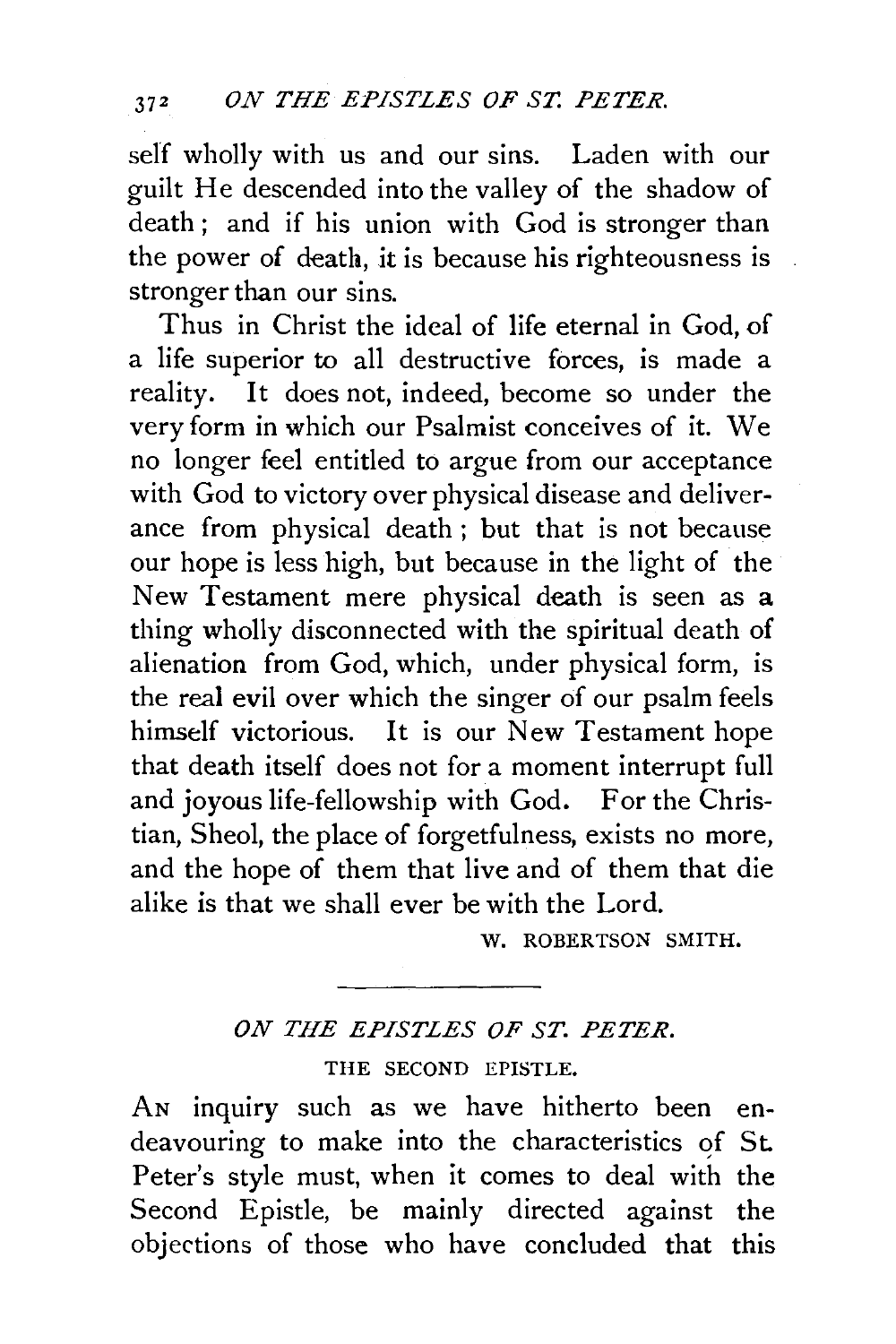second Letter was put forth in the name of the apostle of the Circumcision by some clever imitator of St. Peter's manner of writing, but was really composed at a much later date than that to which it would lay claim if it were the genuine work of the apostle whose name it bears. But though the observations which will be made will apply most directly to the question of imitation, it is not intended to leave out of sight other objections which have been urged against the genuineness of this composition. The later acceptance of the Epistle into the Canon, and its enumeration among the Eusebian *avT£Xeryopeva,* will be borne in mind, as well as other features of discrepancy, which some have pointed out in the contents of the two Epistles: such as, the different way in which our Lord's second coming is spoken of in the two letters ; the more prominent notice assigned to the sufferings of Christ in the First Epistle as compared with the Second; the seemingly anxious assertion on the part of the writer of the Second Epistle that he was really the apostle St. Peter, a tone indicative of one who was assuming a character not his own; the name of "holy" applied (Chap. i. 18) to the mountain of the Transfiguration, which form of expression is deemed a sign of a later date than the apostolic age ; also the mention of St. Paul's Epistles and the other scriptures made in Chap. iii. 15, 16, which some have considered to afford evidence that this Letter was written at a much later period than its language claims for it, and at a time when the Epistles of St. Paul and other parts of the New Testament volume had been collected, and were in extensive circulation. But while ex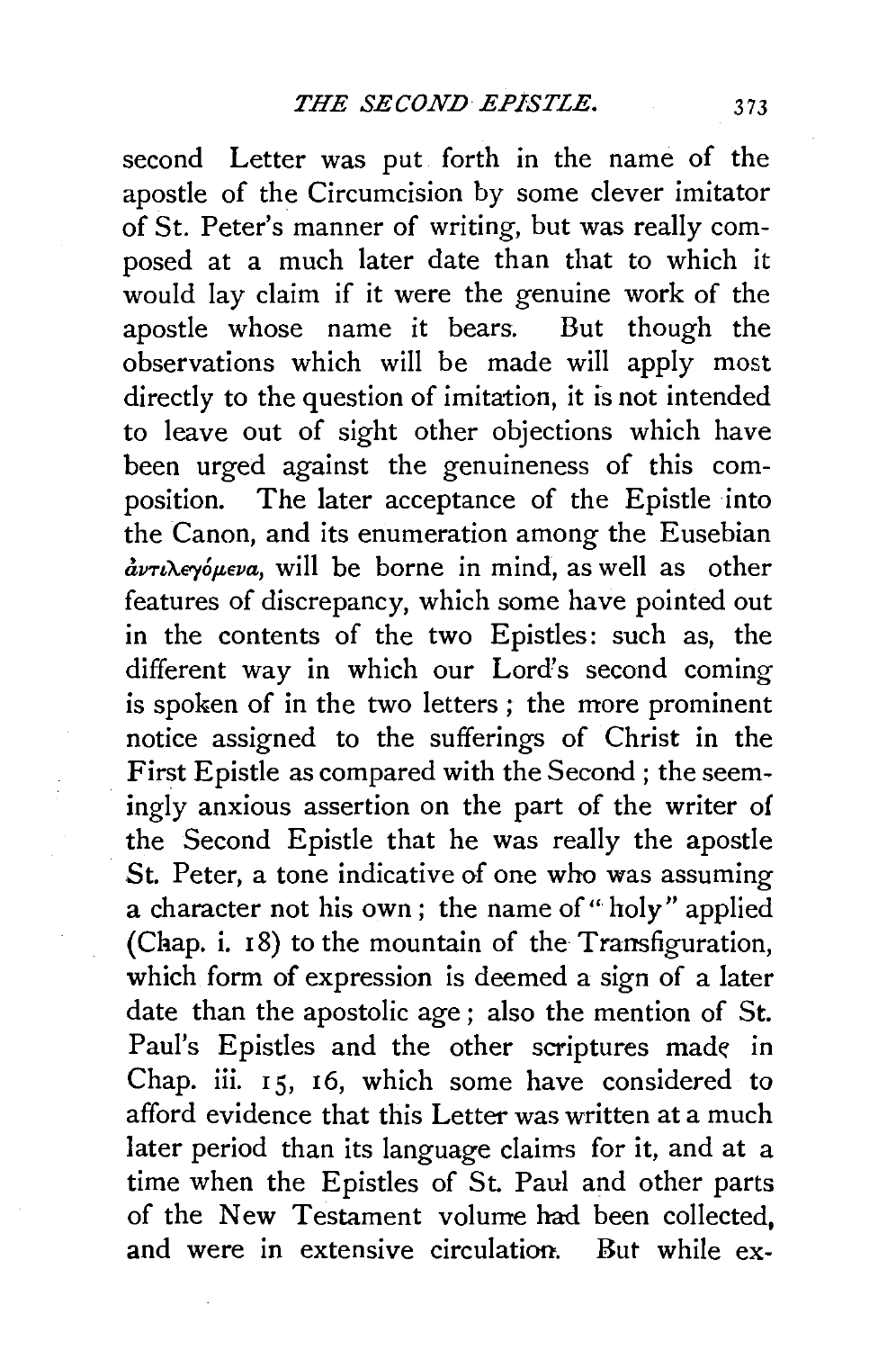pecting to have somewhat to say to each of these classes of objection, it seems most probable that if one kind of opposition can be satisfactorily disposed of first, a portion of the other questions which have arisen about the genuineness of the Epistle may be found to have been answered, as it were, by anticipation.

We shall have to dwell very fully on the similarity of the language of this Epistle to all else which is Petrine in the New Testament, for our design is to shew that such likeness is far closer than any imitator would either have dared or have been able to make it. And we will begin our comparison with the two Epistles.

Some of the points of resemblance between them which have been considered to betray the hand of an imitator, are the following : The salutation, "Grace unto you, and peace be multiplied," is found in 2 Pet. i. 2, as well as in 1 Pet. i. 2. The writer of the Second Epistle uses the noun avaorpoop, con*versation,* and its cogaate verb exactly as they are employed in the earlier letter. Thus, 2 Pet. ii. 7, "Just Lot is vexed with the filthy *conversation* of the wicked;" and in verse 18 of the same Chapter men are spoken of who " live in error," but where a more consistent rendering would be "whose *conversation* is in error;" and in 2 Pet. iii. II we read of "holy conversation and godliness." In the First Epistle this word is common; thus (Chap. i. 15), "Be ye holy in all manner of *conversation*," and (verse 17), "pass the time of your sojourning here in fear," where, to bring out the resemblance which the original passages bear to each other, we should render, " for the time of your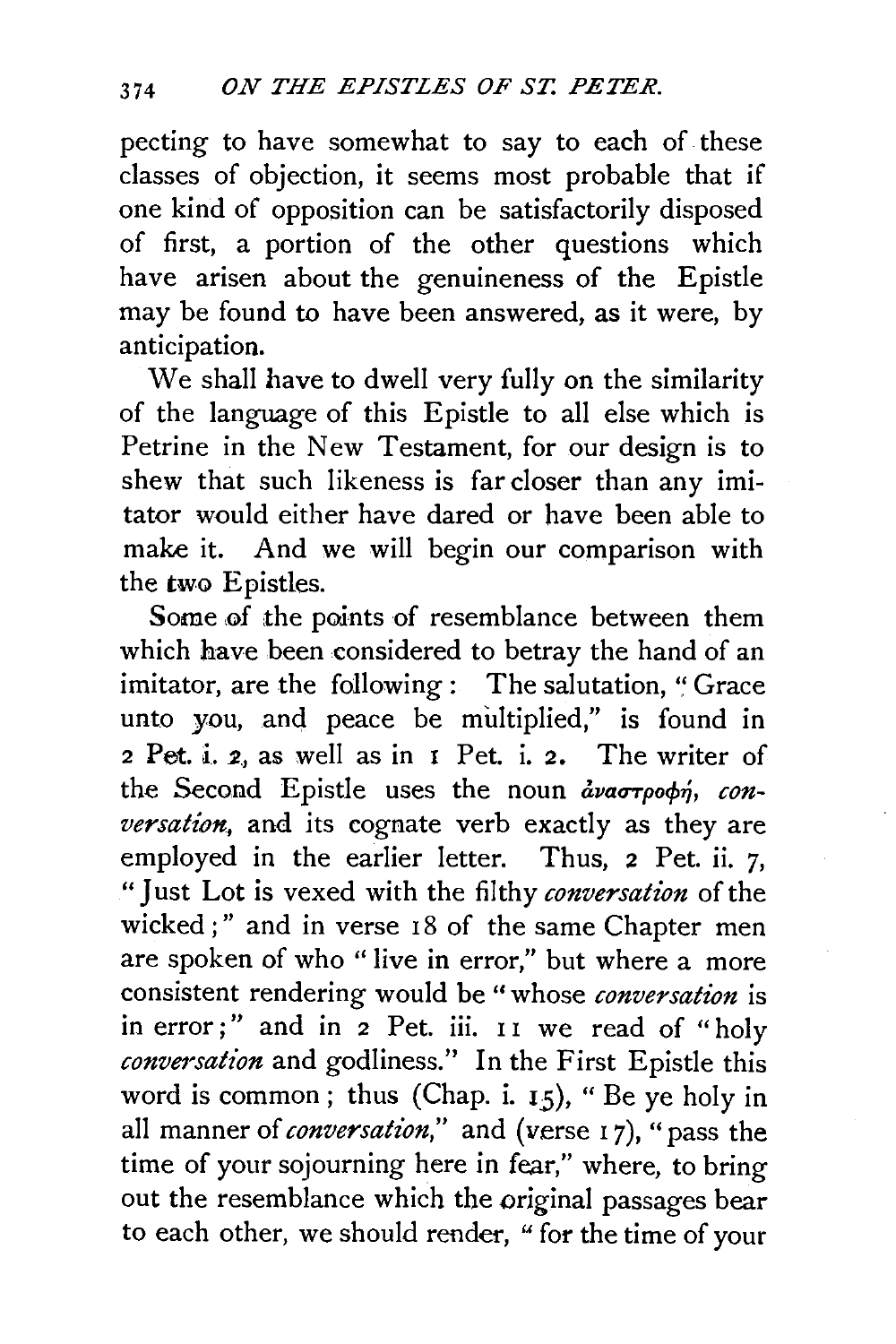sojourn here let your *conversation* be in fear;'' and in the following verse (I8) the writer speaks of " vain *conversation.*" In the second Chapter (verse <sup>I</sup>*2)* we come upon, " Having your *conversation* honest among the Gentiles;" and in the third (verses 1, *2,*  and 16) we read of the "*conversation* of the wives," " chaste *conversation,"* and of a " good *conversation* in Christ." In like manner  $\frac{\partial w}{\partial x}$  is found in 2 Pet. i. 14, of the *putting off* of the earthly tabernacle; and in I Pet. iii. 21 (and nowhere else in the whole of the New Testament), of ''the *putting- away* of the filth of the flesh." The writer of one Epistle resembles the writer of the other in employing  $\phi$ <sub>o</sub>er<sub>'</sub>, *virtue*, or *excellmce,* in speaking of God. For in I Pet. ii. 9 we have, " That ye should shew forth the *praises*  [excellencies] of him who hath called you;" and in  $\overline{2}$  Pet. i. 3, " that hath called us through  $\int$  not *to*, the preposition is  $\delta u$ <sup>1</sup> his glory and *virtue*." The writers of these Epistles alone employ this word in such a way in the New Testament. Again, the "without blemish and without spot" of I Pet. i. 19 appears in " spots are they, and blemishes" (2 Pet. ii. 13), and " without spot and blameless"  $(z \text{ Pet. iii. } I4)$ . E $\pi$ *'o* $\pi$ *r* $\eta$ s, an *eye-witness*, used in 2 Pet. i. 16, may be, paralleled by  $\epsilon \pi$ o $\pi \tau \epsilon \nu \epsilon \nu$ , a verb which St. Peter, fond of ocular demonstration as we have seen him to be and believing in its influence, employs twice in the First Epistle. He says (Chap. ii. I2), "Evildoers may by your good works which they shall *behold*  [be eye-witnesses of] glorify God;" and once more (Chap. iii. 2), "while they *behold* your chaste conversation." Both writers employ ides in the sense of the Latin "suus," that is, merely as a possessive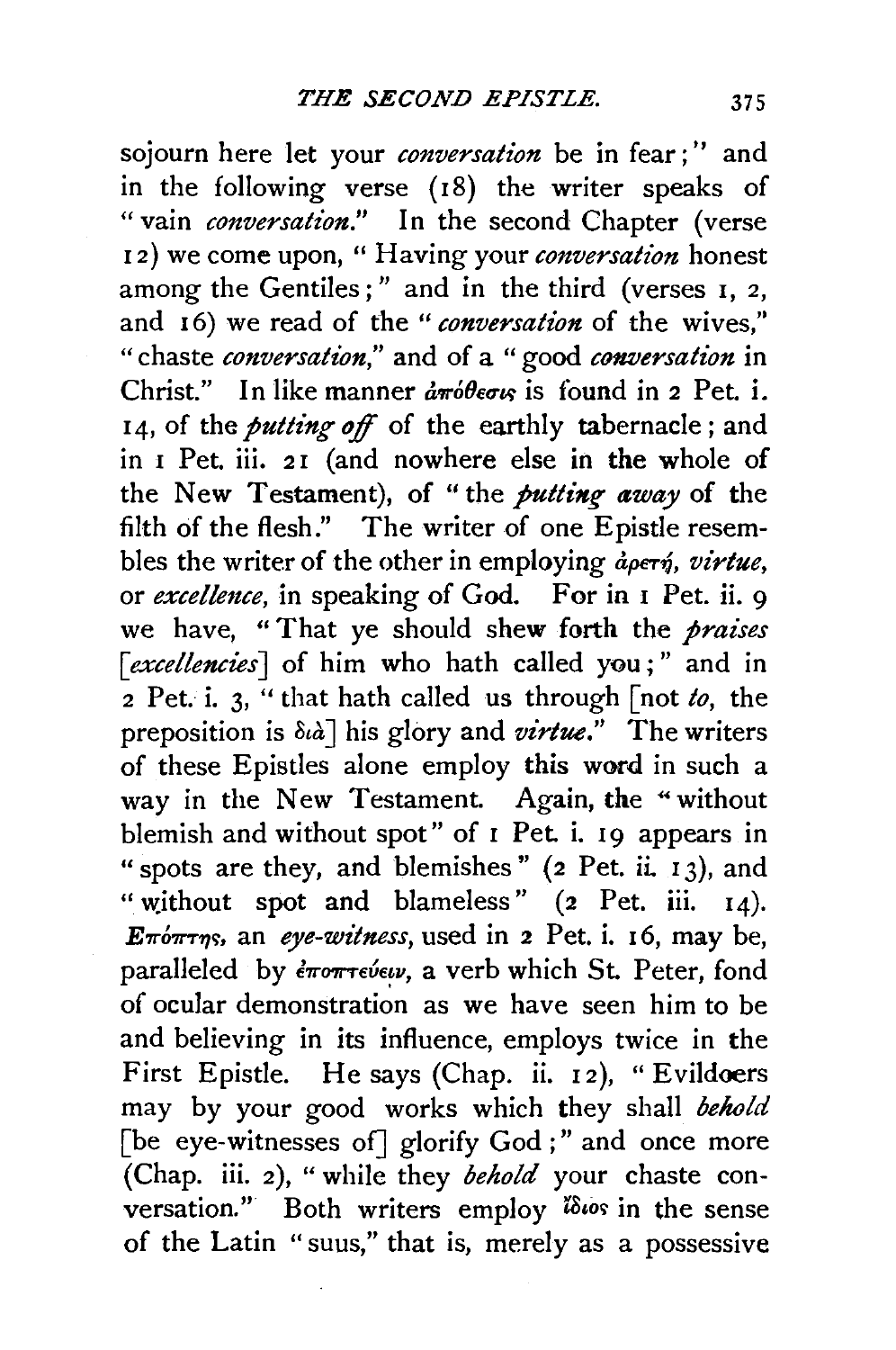adjective. Thus (I Pet. iii. I), "*your own* husbands," and, four verses lower down, *"their own* husbands;" so in 2 Pet. i. 20, where the writer is speaking of prophecy as not being *lotas*  $\epsilon \pi \iota \lambda \iota \sigma \epsilon \omega s$ , and in which place the most coherent sense is obtained by rendering " No prophecy arises [the verb is  $\gamma\gamma\gamma\gamma\epsilon\tau a\tau$ ] out of the prophet's  $own$  interpretation,"—that is, it is not a foretelling of what is to come by a man who knows what he means when he utters it,— " for the prophecy came not in old time by the will of man." Another instance of this pronominal use of  $\delta\omega$  is in 2 Pet. ii. I 6 : " But he was rebuked for *his* iniquity;" and in verse 22 of the same Chapter, "his own vomit," where it ought to be noticed that though the writer is perhaps quoting from the Proverbs (Chap. xxvi. I I), he does not take the form of expression for the pronoun *(εαυτού)* which is used in the version of the LXX., a version which was well known, and which he might have been expected to quote, but employs his favourite tows, and makes, as it seems, a rendering of his own, of which we shall have to speak in another place. Thus also is the word  $\partial\omega$ s used in 2 Pet. iii. I6, "their *own* destruction." After the same manner  $\kappa o\mu i\zeta\epsilon\sigma\theta a\iota$  is found in both Epistles of the *receiving* of rewards or punishments: as in I Pet. i. g, *"Receiving* the end of your faith, even the salvation of your souls ; " and in I Pet. v. 4, "ye shall *receive* a crown of glory that fadeth not away;" which examples have their counterpart in 2 Pet. ii. I 3, "and shall *receive* the reward of unrighteousness." In both Letters the same expression is found, of " walking in, or after, the lusts of the flesh." (Cf. I Pet. iv. 3 with 2 Pet. ii. 10 and iii.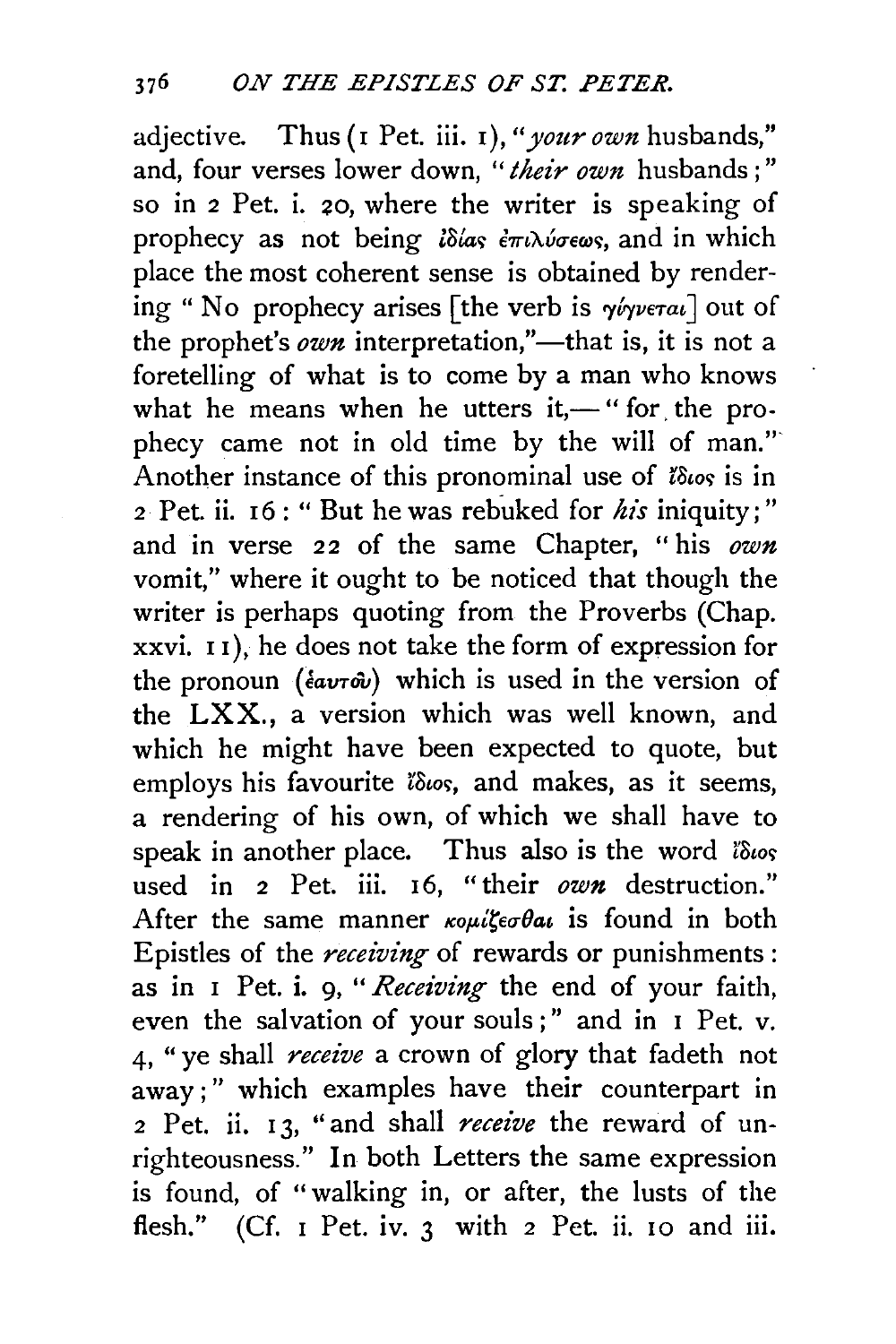3.) **Ka** $\lambda \in \hat{\mathcal{U}}$  is used in both of the Divine invitation to mankind, as in I Pet. i. I 5, " He which hath *called*  you is holy," so in I Pet. ii. 9 and 2 I ; iii. 9 ; v. 10 and  $2$  Pet. i.  $3$ ; and the expression (1 Pet. iv. 1), "He that hath suffered in the flesh *hath ceased from*  sin," is nearly reproduced in 2 Pet. ii. 14,-" eyes full of adultery and that cannot *cease from sin."* 

On some of the instances here adduced too much stress ought not to be laid, as, although it is true that they constitute points of resemblance between these two Epistles, yet the like usages may be found in other parts of the New Testament. But there are several other points of similarity in the language of these two Letters which ought to be enumerated before the list can be considered to approach completeness. And as the object of the present paper is to insist on a far greater resemblance between this Second Epistle and the other utterances and writings of St. Peter than has been shewn in the pasages above cited, an attempt must be made, even at the risk of proving tedious in the recital, to give some of the chief additions which should be made to the examples already set down. And we will take them in the order in which they occur in the Second Epistle. In 2 Pet. i. 4 we have the word  $\tau/\mu$ tos used of "*precious* promises." Except in St. Peter's language this word is used in the New Testament nearly always of material solid things, as of *stones, fruit, wood,* &c. ; only St. Paul, in Acts xx. 24, employing it when speaking of the value of his life. Now in I Pet. i. 19 it is used of the *"precious* blood ; " and the way had been paved for this transference of the adjective from its common application by the expression in verse *7*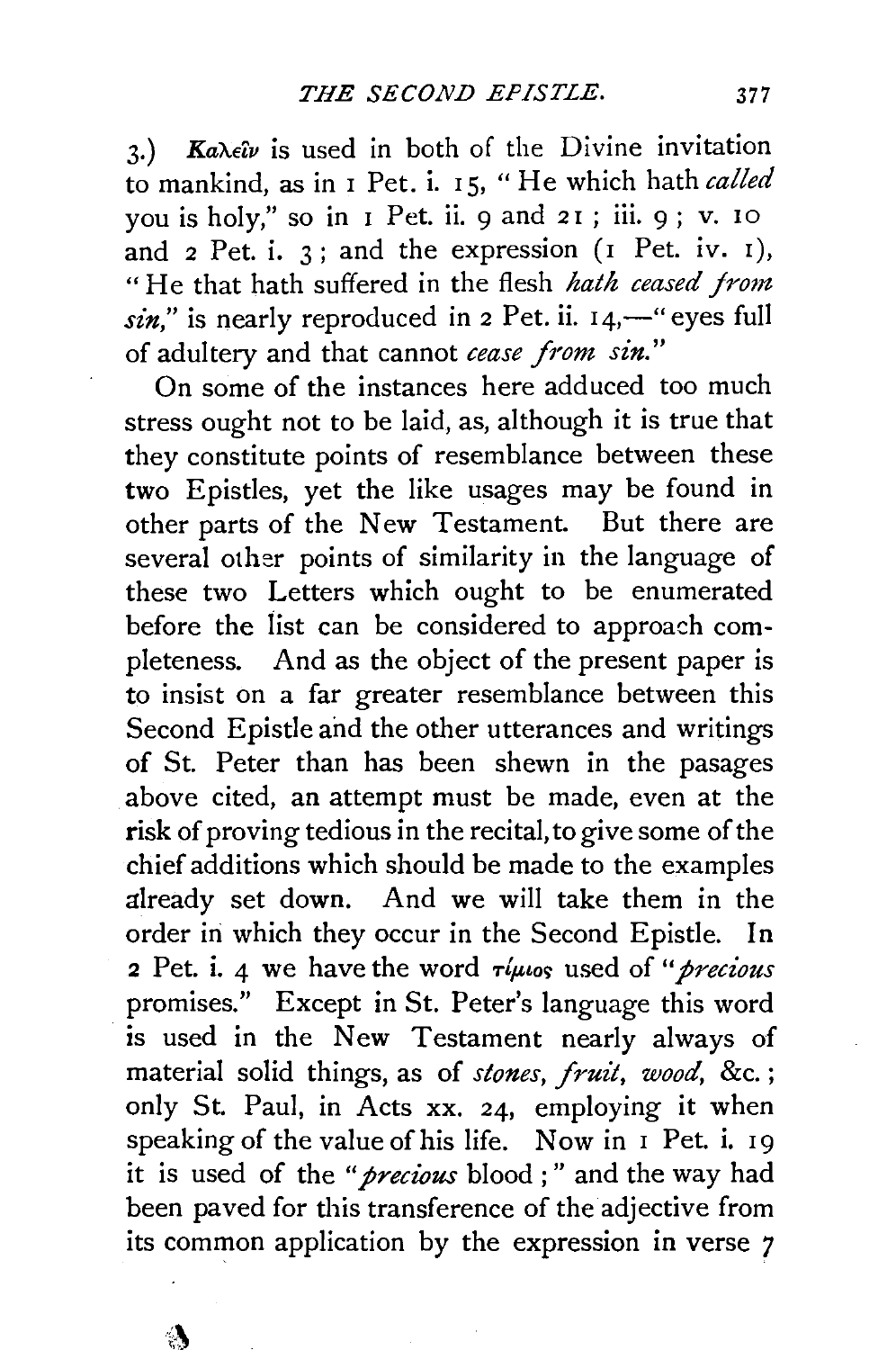of the same Chapter, "the trial of your faith being much more *precious* than of gold that perisheth.'' Again, the way in which **Kolvavos** is used in both Epistles should be mentioned. In the Authorized Version of 2 Pet. i. 4 we read, " that by these ye might be made *partakers* of the divine nature." But this rendering does not bring out in any measure the force of the verb  $\gamma \epsilon \nu \eta \sigma \theta \epsilon$ . A far better version would be " that thereby ye *may become* partakers." So the sense of the passage will be, "God has given unto us all things that pertain to life and godliness, . . . whence we have his exceeding great and precious promises that by these ye may become *partakers* of the divine nature." Here the partici. pation is spoken of as a result to be attained in the future. Just so in I Pet. v. I is *kouvovos* employed to describe the apostle himself as *"a partaker of the glory that shall be revealed."* Such use of the word as expressing a realization in the present of what is not yet attained to, but to be striven for, is found in no other writer of the New Testament. Nor ought that appeal to the knowledge of those to whom the writer speaks in 2 Pet. i. 12 to be passed over without observing how closely it resembles a passage in the earlier Letter, and may almost certainly be taken as an allusion thereto. The previous verses are an exhortation, "Give diligence to make your calling and election sure, . . . for thus an entrance shall be ministered unto you . . . into the kingdom of our Lord and Saviour Jesus Christ. Wherefore," adds the writer, "I will not be negligent to put you in remembrance of these things, though  $\lceil e^{i\delta\phi\tau a_5} \rceil$  ye know them. We have only to read over  $I$  Pet. i.  $18$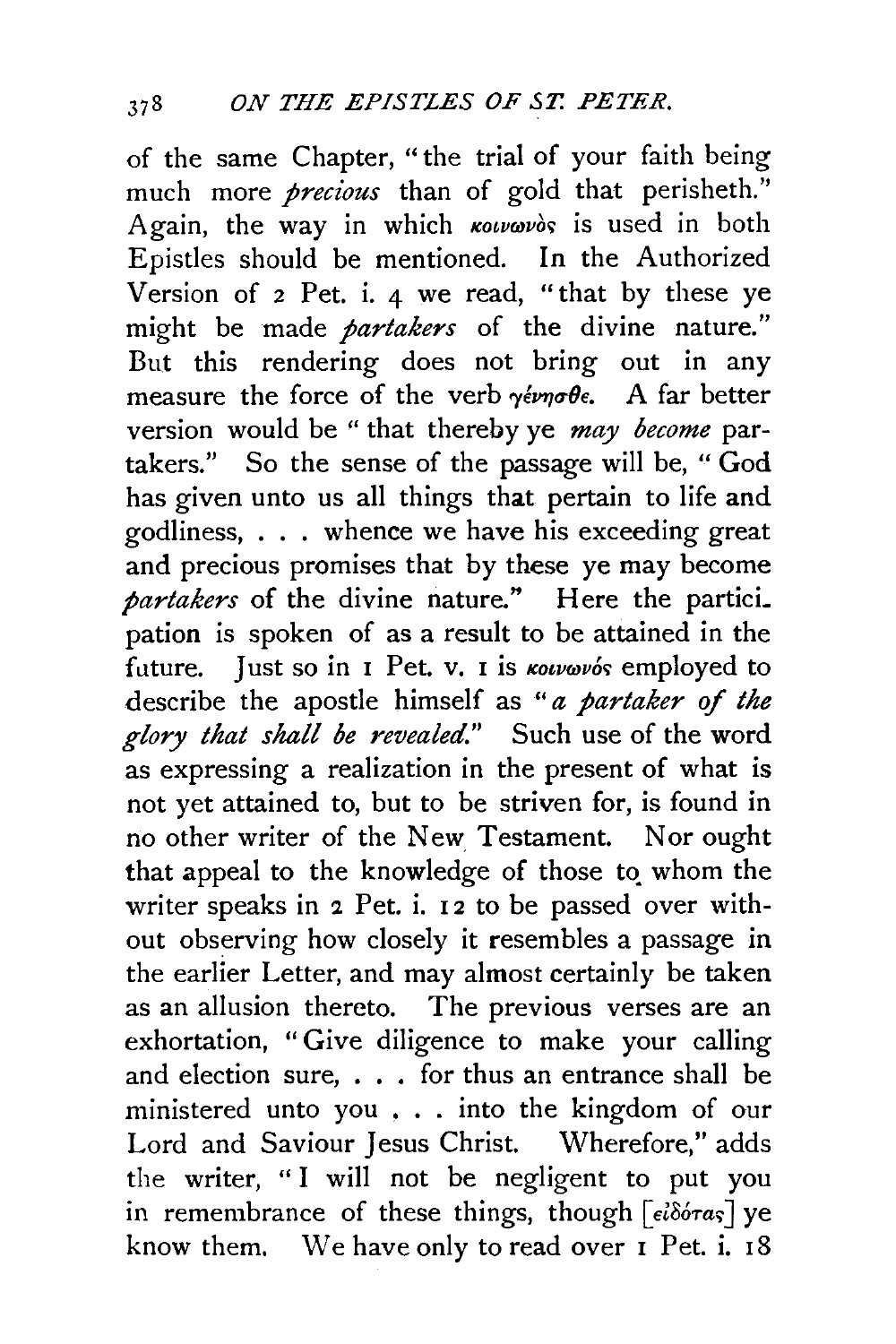to be almost certain that we have the words to which the later-written passage is an allusion. Here we have the same thought of a diligent and careful walk in holiness, with an exactly parallel appeal to the knowledge of his hearers on the subject of their redemption : " Pass the time of your sojourning here in fear, knowing [ $\epsilon l$  $\delta$ ó $\tau$ es] that ye were not redeemed with corruptible things as silver and gold, . . . but with the precious blood of Christ."

Nor, in a comparison like the present, should we omit to notice that use of *ενεχθείς* in 2 Pet. i. 18. " This voice which *came* from heaven " is the Authorized Version, but the verb implies much more than this, and instead of " which came" we might well read "which was brought." Now, we have already seen how much the early Chapters of the Acts of the Apostles represent the language of St. Peter rather than any other member of the apostolic band, and there, in the account of the Pentecostal enlightenment (Acts ii. 2), we have the same verb, only in another tense (peoplews), employed in the description of the" sound from heaven as of a rushing mighty wind;" and it is worthy of note also, that that manifestation is called  $\phi \omega v \dot{\eta}$ , *a voice*, the word which the writer of this Second Epistle employs in the verse which we are now eonsidering. Our English version of Acts ii. 6 entirely obscures the connection which we desire to point out, for it renders, " Now, when this was noised abroad," words which would be more accurately translated, " Now, when this *voice* was heard," a reference to the sound of "the rushing mighty wind" which had been mentioned in the previous verse. If we had nothing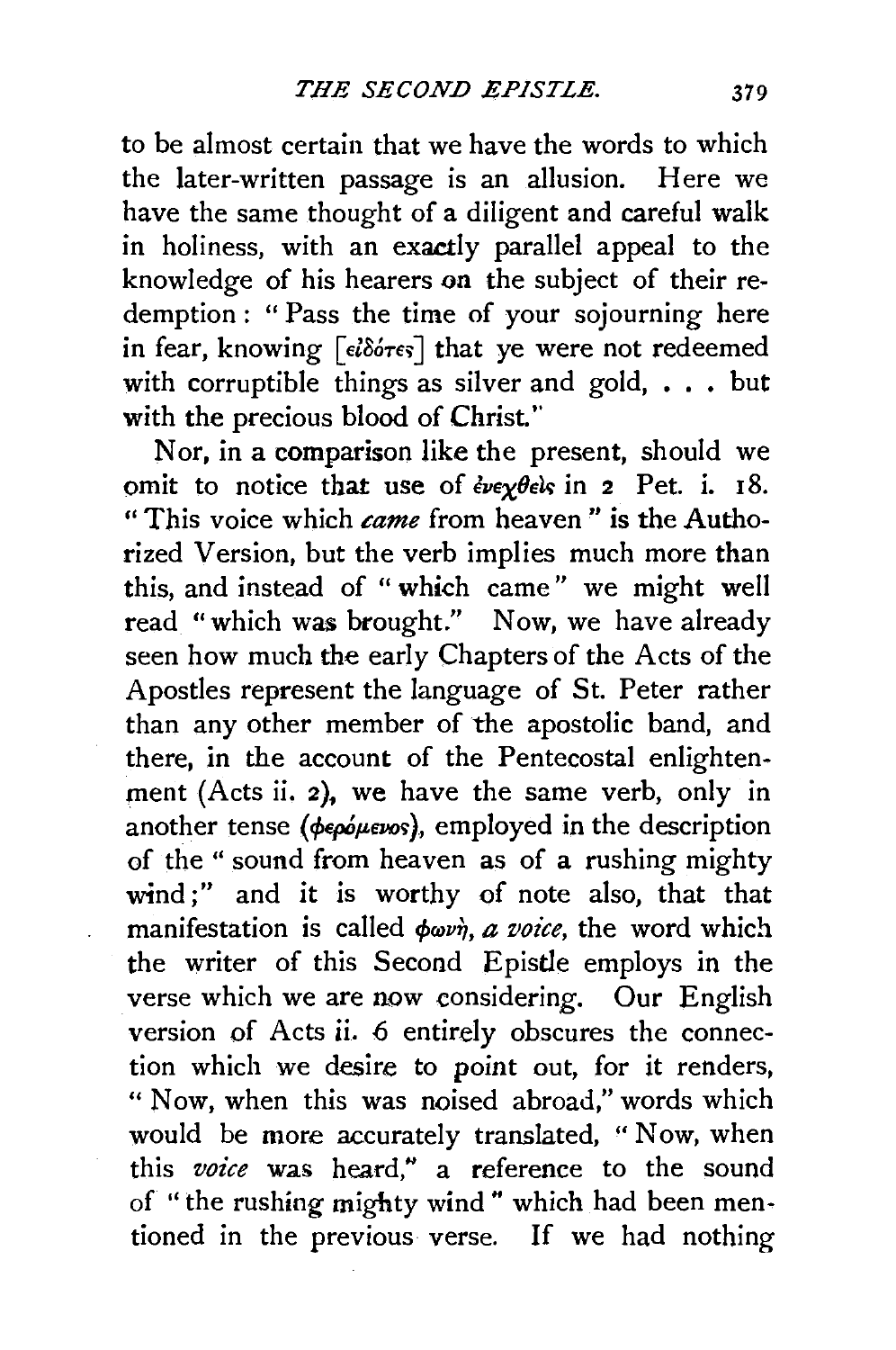further, the resemblance in language which is here observable might warrant us in inferring a connection between St. Peter and the Second Epistle which bears his name; but when we see that in the First Epistle (Chap. i. I3) that apostle uses the very word rpepop,evo~ of the grace "that shall *be brought* for Christians at the revelation of Jesus Christ," we feel that we have in these words, thus employed, a link which connects the Second Epistle with the First and with the narrative in the Acts far more firmly than would be done by any more immediately apparent similarity of expression. For notice how closely the whole sentence  $(I \nvert Pat. \nvert i, i, i, j)$  is connected with the mention of the descent of the Holy Ghost, and it will be seen that we have here another instance of what is so common with this apostle, where one thought in his mind has influenced his mode of expression in the sentence which immediately follows it. " Not unto themselves," he says, " did they minister the things which are now reported unto you by them which have preached the gospel unto you with the *Holy Ghost sent down from heavm.*  ... Wherefore gird up the loins of your mind, be sober, and hope to the end for the grace that is to be *brought unto you* [ $\phi$ *epopévny*] at the revelation of Jesus Christ.''

Again, the writers of both Epistles used  $d\sigma \epsilon \lambda y \epsilon \iota a \iota$ in the plural (a very rare use of the word) of those evil practices which were always so closely connected with errors of doctrine in the early Church. In *<sup>2</sup>* Pet. ii. *2* it is a *"lasciviousness* whereby the way of truth is evil spoken -of." In I Pet. iv. *3* a like *lasciviousness* is defined as a working of "the will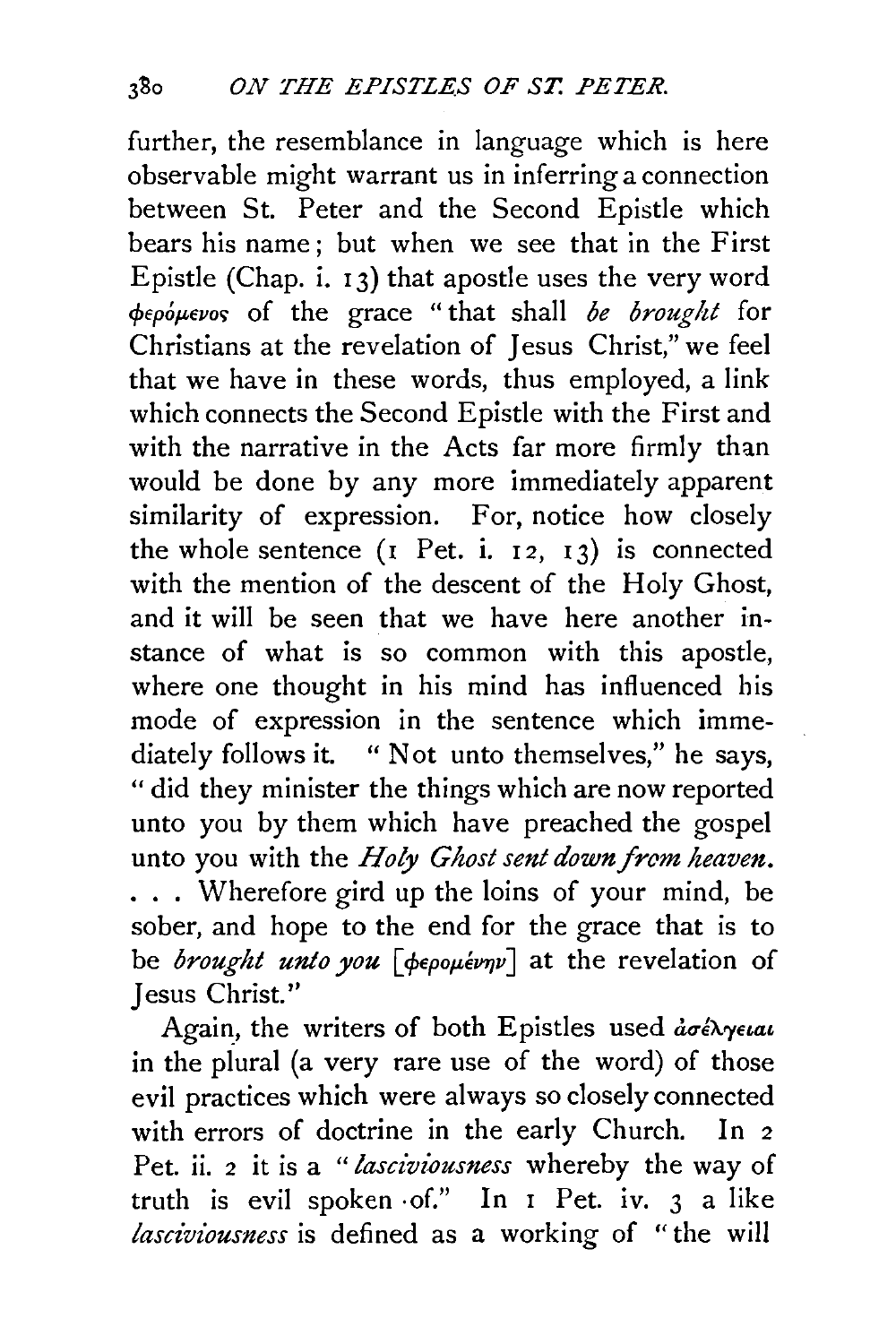or desire of the Gentiles." Once more, in two so brief Epistles, it is worth notice that both writers employ the somewhat uncommon word  $\delta u$ ivota for *mind-in* 2 Pet. iii. r, " I stir up your pure *minds* by way of remembrance," and in  $\overline{I}$  Pet. i.  $\overline{I}$  3, " Gird up the loins of your *mind*." So, too, both writers use the passive participles *τηρούμενος* and *τετηρημένος* in exactly the same manner concerning the rewards *in store* for the righteous and of the wicked who are kept *in store* for the day of punishment. Thus, in <sup>I</sup>Pet. i. 4, an inheritance . . . *reserved* in heaven ; and in 2 Pet. ii. 4, " The angels that sinned are *reserved* unto fire against the day of judgment."

These instances, and there are some others which might still be added to the list, demonstrate a very large amount of resemblance in the expressions and, also, what is of more importance, in the mode of thought of the person or persons by whom these Epistles were written. But it is necessary next to call attention to the list of resemblances that can be traced between the language of this Epistle and that of the Second Gospel and of those parts of the Acts which are either St. Peter's very words, or which must, in the first instance, have been derived from him.

And, first, in St. Mark's Gospel alone, with the exception of this Second Epistle, is the verb  $\delta\omega\rho\epsilon\omega\mu a i$ employed in the New Testament. In Chap. xv. 45 St. Mark uses it of Pilate, who gave (εδωρήσατο) Christ's body to Joseph of Arimathea; and in 2 Pet. i. 3 we read, "his divine power hath given unto us [ $\delta \epsilon \delta \omega \rho \eta \mu \epsilon \nu \eta s$ ] all things that pertain to life and godliness." The word  $\beta a \sigma a \nu i \zeta \omega$  is found in the same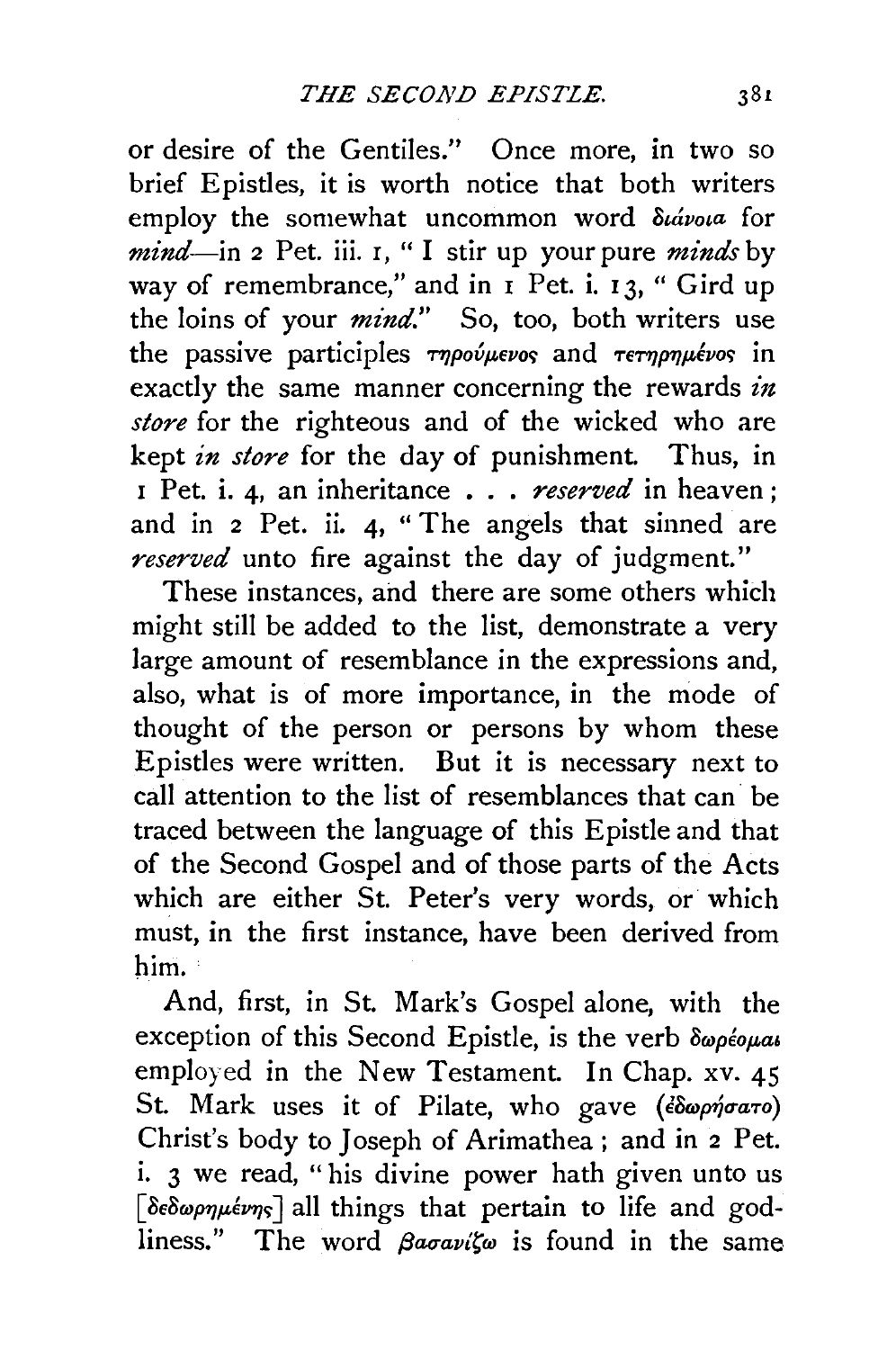tropical meaning both in this Epistle and in the Second Gospel. The word implies, in its original sense, *to test by a touchstone, or by the use* of *torture.*  But it is afterwards transferred to any torment, and so these writers both use it. Thus 2 Pet. ii. 7, 8, ''Just Lot *vexed* his righteous soul from day to day" with the unlawful deeds of the people of Sodom. And in St. Mark (Chap. vi. 48) the same word is used of the disciples whom Christ, from his lonely station on the mountain-top, saw " *toiling* in rowing" on the Sea of Galilee. So, again, both these writers employ in the same way  $\tau \rho \epsilon \mu \epsilon \nu$ , a word uncommon in the New Testament. With the Evangelist (Chap. v. 33) the woman with the issue of blood came fearing and *trembling*; with the Apostle (2 Pet. ii. 10), "They *tremble* not to speak evil of dignities." When a word like this is found but once more in the whole of the New Testament, it is worth noting for our purpose that it occurs in writings which we desire to assign to the same source. And the same remark applies to the word  $\lambda a\lambda a\psi$ . In 2 Pet. ii. 17 we have it in the expression, " Clouds that are carried with a *tempest*;" and in St. Mark (Chap. iv. 37), "There arose a great *storm* of wind." But though storms and tempests are not of rare mention in the New Testament scriptures we have  $\lambda \hat{\mathbf{a}} \lambda \hat{\mathbf{a}} \hat{\mathbf{a}}$  only once more, and that is in St. Luke (Chap. viii. 23), of the same occurrence as is related by St. Mark; and most likely the authors of both the Gospels, as neither of them were eye-witnesses of the event, drew their narratives from the same source, and that source St. Peter. The late Dean Alford, in his Prolegomena to this Epistle, has pointed out a trace of allusion to the Gospel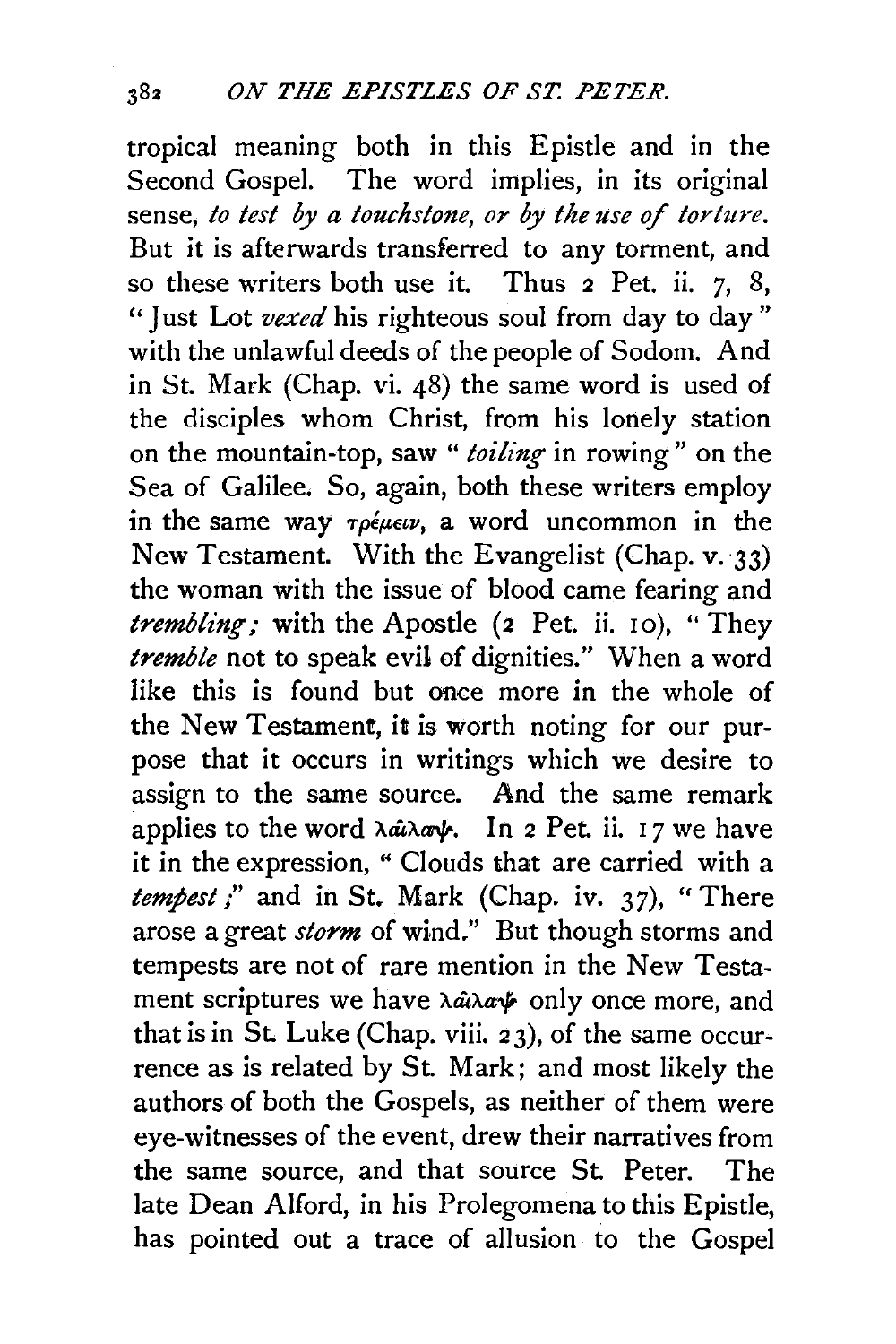narratives of the Transfiguration (of which the history was, as we have before shewn, most probably drawn from the narration of St. Peter), which he shews to contain a note of the genuineness of this second Letter. In  $2$  Pet. i. 17, 18, we have a reference to the presence of the writer at the Transfiguration of our Lord. It is a remarkable coincidence that close to that reference, and in the verses leading on to it, two words should occur both of which are connected with the narrative of the Transfiguration in the Gospels. In verse 13 we read, "As long as I am in this *tabernacle*;" let us remember that it was St. Peter who, at the Transfiguration, said. "Let us make three *tabernacles.*" In verse 15 we have the expression, " after my *departure*" (eg- $\delta_{ov}$ ); at the Transfiguration, Moses and Elias talked with Jesus (Luke ix. 31) of "his decease [also  $\epsilon \xi_0$ - $\delta v$ , which he should accomplish at Jerusalem." In the light of all that has been already said of the retrospective character of St. Peter's mind, and the influence which such retrospection exercised upon his speech, we look upon such an example as the one just detailed as a very strong indication that the writer was the same person who shewed such power in the First Epistle of intimating by his language the scenes on which his memory was exercised, and who could and did recall so minutely the events of our Lord's life in which himself had been concerned.

But if the resemblances between the language of this Epistle and the Gospel of St. Mark be noteworthy, still more striking are those instances where the Epistle uses words such as are recorded of St. Peter in the Acts. In the very first verse we find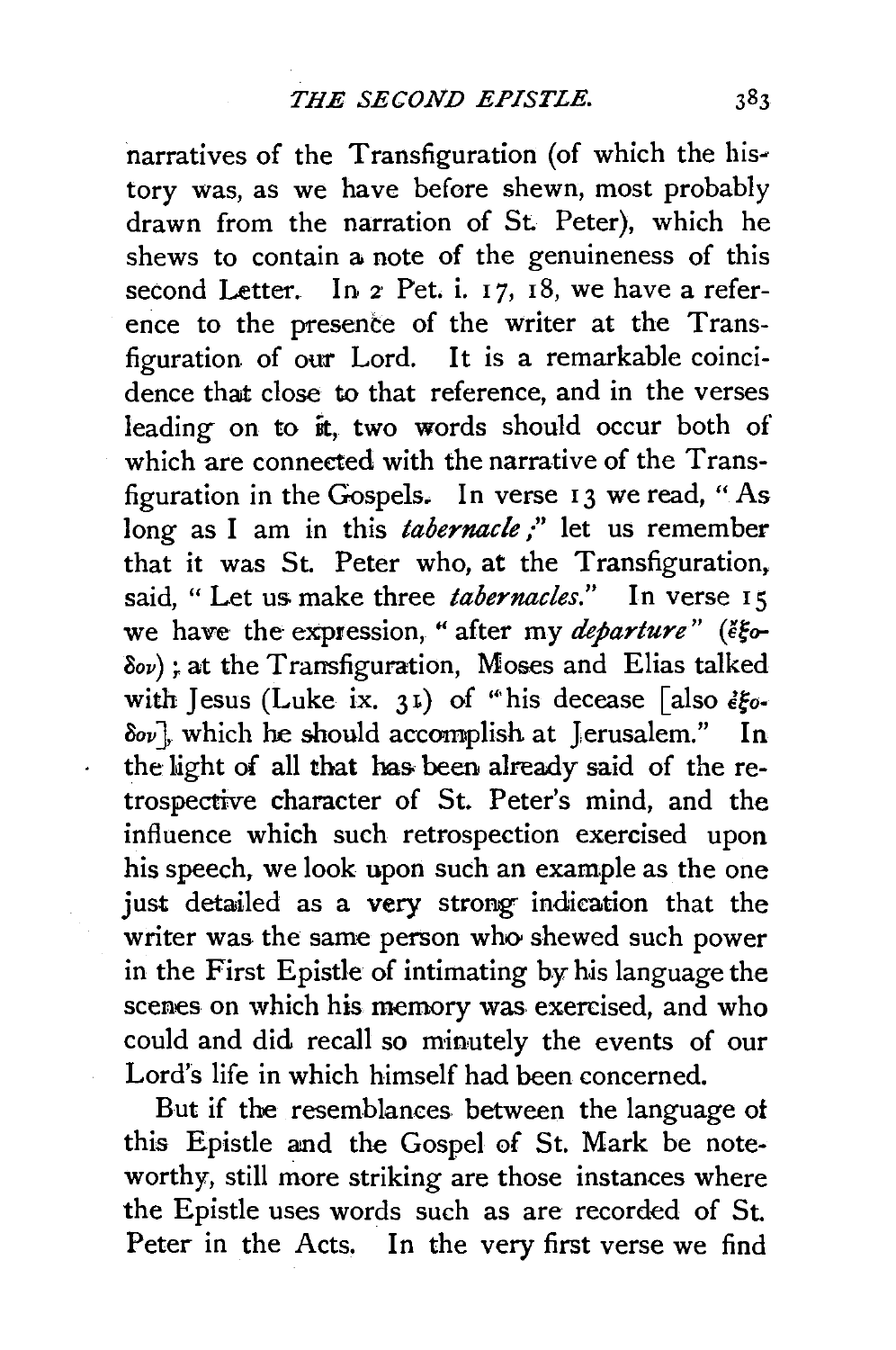an interesting example. In speaking of those who "have *obtained* the like precious faith with us," the writer makes use of the verb  $\lambda a \gamma \chi a \nu \omega$ , a word which occurs in the same sense in St. Peter's speech in Acts i. I7, where of Judas it is said," He had *obtained*  part of this ministry." But in this sense the word is found nowhere else in the New Testament. Again, the way in which this writer employs *€vuefJela,* in the sense of *holiness,* viewed rather objectively as a potentiality in exercise than subjectively as a part of a character, is just what St. Peter does in his speech to the Jewish rulers, after the cure of the lame man at the Temple Gate. "Why look ye on us," says he (Acts iii. 12), "as though by our own power or *holiness* we had made this man to walk?" And in the Epistle (Chap. i. 7) we find this *€vuef3em,*  represented in the Authorized Version by *godliness,*  enumerated as one of those qualities which will make the possessor neither barren nor unfruitful in the knowledge of Jesus Christ.

Once more: that use of *λαλείν* for the message of God to man, which has been already noticed as a feature of the Epistle, is also seen in the speeches of St. Peter. Thus (Acts iii. 21): "Which God hath spoken  $\lceil \epsilon \lambda d \lambda \eta \sigma \epsilon \nu \rceil$  by the mouth of all his holy prophets." And again in the twenty-fourth verse : "All the prophets, as many as have spoken  $\left[\frac{\partial \hat{\mathcal{A}}}{\partial x_i} \right]$ , have also foretold of these days." It is worthy of notice also that the word  $\epsilon \pi \omega \epsilon \nu$ , which the writer of the Epistle has used (Chap. ii. 5) to express the " bringing in the flood upon the ungodly," is the same which is used in those proceedings before the Sanhedrim when St. Peter and his companions were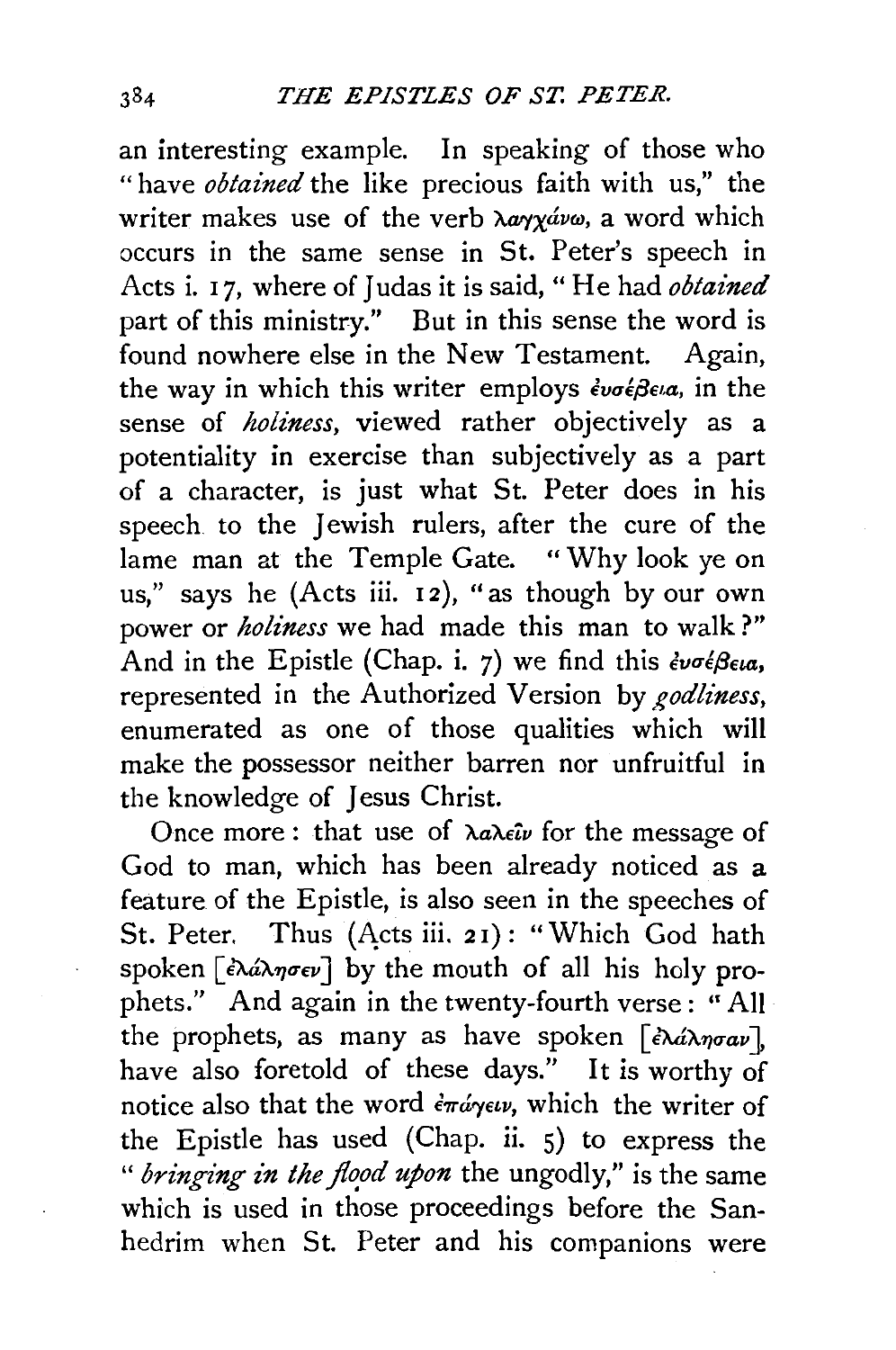brought again in custody after their miraculous deliverance (Acts v. 28). There the spokesman of the Jewish council is made to say, " Ye intend to *bring this man's blood upon us/'* and no doubt this was the expression which St. Peter used when he narrated the circumstances of the hearing, and from his lips *hraryew* came into St. Luke's narrative. Again, the use of  $\frac{d}{dx}$  *avouos* concerning things and not persons is confined to St. Peter in the Acts and to the writer of this Epistle. The latter speaks (Chap. ii. 8) of the *"unlawful* deeds " by which Lot was vexed, and the former  $(Acts$  ii. 23) calls the hands by which Christ was slain *unlawful* (Authorized Version, *wicked).* In all other instances the adjective is employed of lawless *persons.* Once more, in the Epistle (Chap. ii. 9) we find  $\partial \sigma \in \beta \gamma$  is employed by the writer to describe *godly* persons : " The Lord knoweth how to deliver the *godly* out of temptations." Now, this same word is employed (Acts x. 2, 7) in the character of Cornelius, and also of the soldier whom he sent to summon Peter to come to Cæsarea. This description must have come from the lips of that apostle, and the word is used nowhere else in the New Testament. For in Acts XX. I2, where some MSS. have this adjective, the best read  $\partial \nu \lambda \alpha \beta \eta s$ , which is adopted both by Lachmann and Tischendorf. In the same verse (Chap. ii: 8) of the Epistle we have *κολαζομένους* employed, "to reserve the unjust *to be punished*," and a part of the same verb is, in Acts iv. 21 (a Petrine narrative), "finding nothing how they might *punish* them." " The *reward* of iniquity," used by St. Peter (Acts i. IS) of Judas, occurs in 2 f, Jol. IV. 26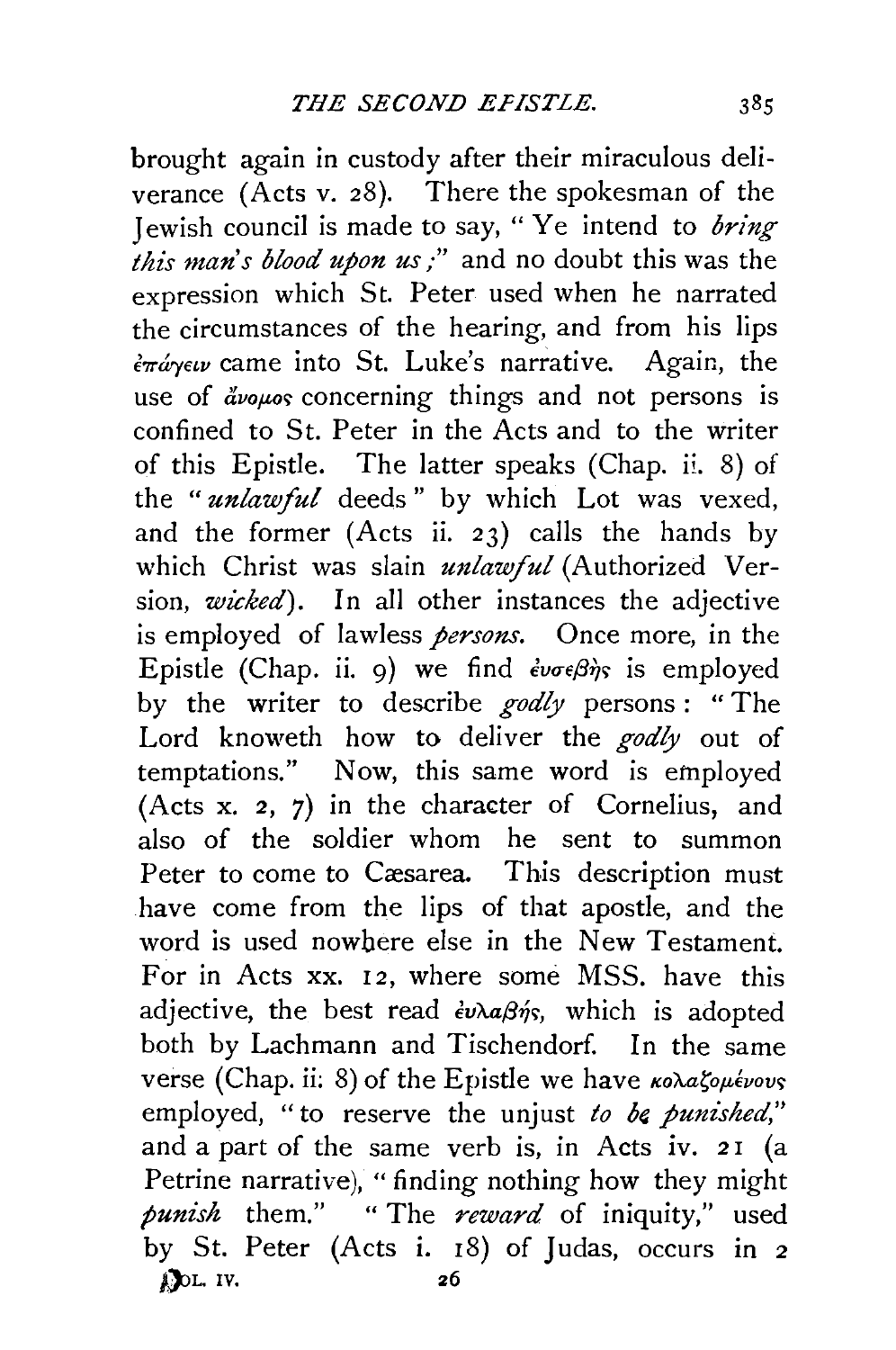Pet. ii.  $13$ , and  $15$ , in the latter case concerning Balaam, though the Authorized Version has obscured the evidence of the identity of the original by translating the latter "wages of unrighteousness," and has rendered the same words in verse <sup>I</sup>3, "the reward of unrighteousness." The unusual verb  $\phi \theta \acute{\epsilon} \gamma \gamma \rho \mu a \mu$  is found twice in the Epistle: first (Chap. ii. I6), of Balaam's "ass *speaking* with man's voice;" and, again (Chap. ii.  $18$ ), of those who *"speak* great swelling words of vanity." Neither Evangelist nor Apostle uses the word elsewhere, except in Acts iv. I8, where it occurs in the injunction given to Peter and his comrades that they should not *"speak* at all, nor teach in the name of Jesus." And this whole narrative, as we have already remarked, is full of indications that its author was St. Peter, the principal actor in the events recorded. And, once more, we ought to dwell on the occurrence in both books (the Acts and 2 Peter) of the expression,  $\dot{\eta}\mu\dot{\epsilon}\rho a \kappa\nu\rho' \omega v$ , for that phrase is found only in <sup>I</sup>Thess. v. 24 and in the two passages about to be quoted. But the whole language of St. Peter's quotation from Joel (Acts ii. 20), "The sun shall be turned into darkness and the moon into blood, before that great and notable *day of the Lord* come," is so manifestly in the mind of the writer of our Epistle (Chap. iii. 10), that we may look upon the words of this third Chapter as a solemn close of the apostle's ministration, made emphatic by what is a forcible repetition of the teaching of his first sermon. *"The*  day of the Lord will come as a thief in the night, in the which the heavens shall pass away with a great noise, and the elements shall melt with fervent heat ;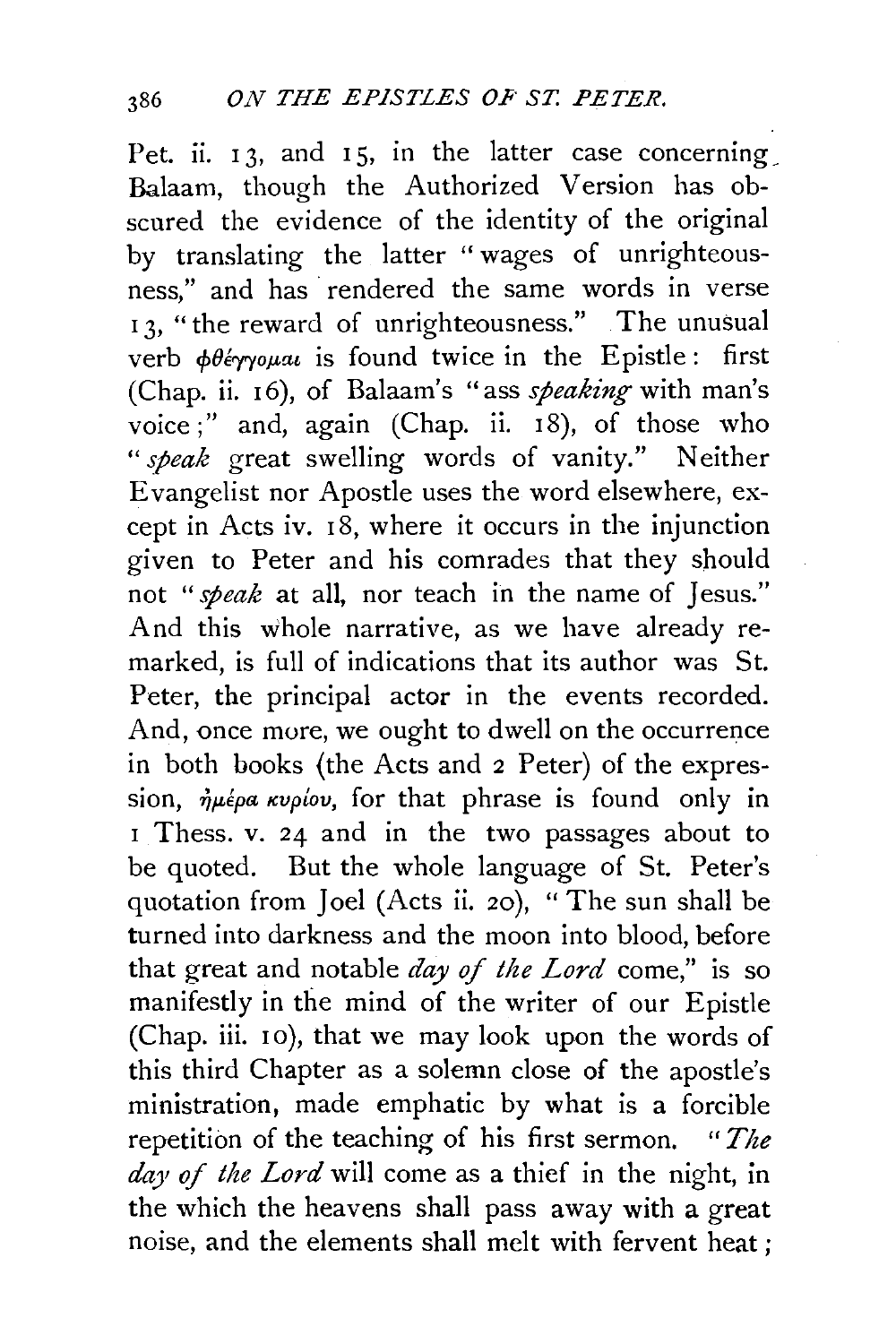the earth also and the works that are therein shall be burned up." How closely, too, the thoughts of the writer of the Epistle are in accord with the thoughts of St. Peter in the Acts we may see from the consideration of such passages as 2 Pet. i. 2 I. There, speaking of prophecy, the writer declares "it came not in old time by the will of men." Put this sentence side by side with that part of St. Peter's speech (Acts ii.  $23$ ) in which he describes the whole events of Christ's death as the result of God's decree, and it is seen how the two passages are the counterparts to each other. " Him," says the Apostle in this Pentecostal sermon, "being delivered by the determinate counsel and *foreknowledge* of God, ye have taken, and by wicked hands have crucified and slain." Both prophecy and the events which fulfil it are of God's will, and above man's control. And we may take occasion, from the word *πρόγνωσις*, fore*knowledge* (which only is found here and in I Pet. i. 2, "according to the *foreknowledge* of God the Father"), to observe that a like verbal similarity to that which we have striven to point out between the Second Epistle and the Acts and St. Mark's Gospel exists between those writings and the First Epistle of St. Peter. Where, then, two Letters have this feature so conspicuous, it affords, without anything else, a strong presumption that the writer of the one was the writer of the other. And these imitations, not of the First Epistle only, but of St. Mark and the Acts; imitations, not only of words, but of manner, make it hard to conceive that the Second Epistle is supposititious. The writer, if he were not St. Peter, putting out of sight for a moment the great dis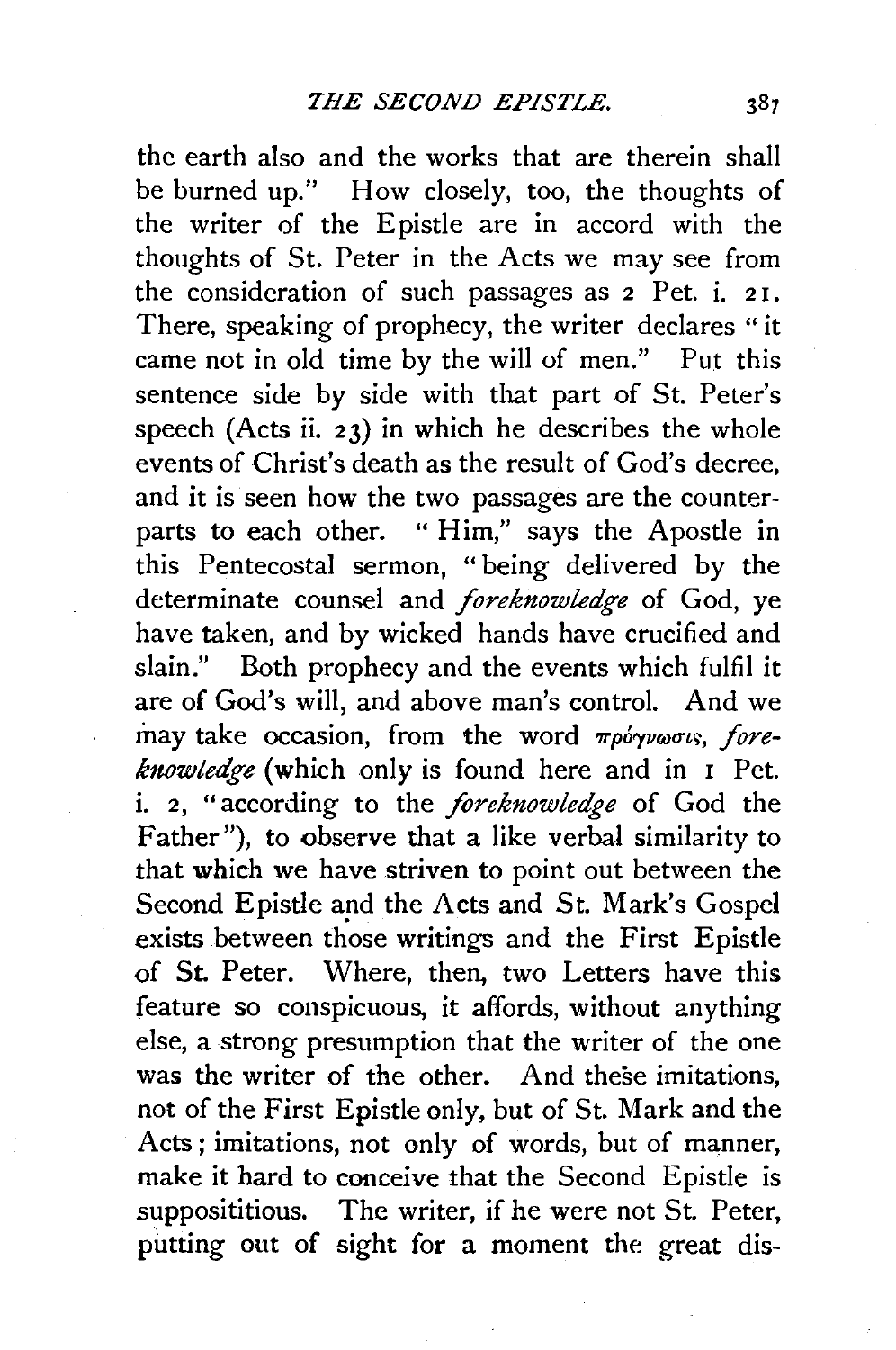honesty that would then be contained in the assertions made in the Letter, a dishonesty quite inconsistent with the solemn tone and purpose of this Epistle, must have been the most accomplished of forgers. He must have been not content with imitating one Letter in the other, but must have seen how much stronger his case would be if he introduced peculiarities from St. Peter's language such as are found in the Second Gospel and the Acts, and must have inserted such phrases accordingly. And all this must have been done under a false name, in a letter saying, "We have not followed cunningly devised fables," in a letter containing warnings against deceivers and exhorting the readers to "all holy conversation and godliness" in prospect of the judgment, that they might at that day be found " without spot or blemish." Such cleverness of imitation is difficult to believe in, and that one who would attempt it should do so in such solemn terms is still more incredible.

But we have not yet seen the whole of this writer's powers. For if he be an imitator, he is one who has exactly hit the striking peculiarities of St Peter's modes of thought and expression. We have seen in all the acknowledged words of that apostle that his only end for knowledge was that it might be put into practice. Precisely of this character is the language of the writer of the Second Epistle. After that marshalling, in the opening of the Epistle, of the Christian graces in the order in which they seem most fitly to succeed each other, he concludes his exhortation to a diligent cultivation thereof, thus: (Chap. i. 8) " For if these things be in you, and abound,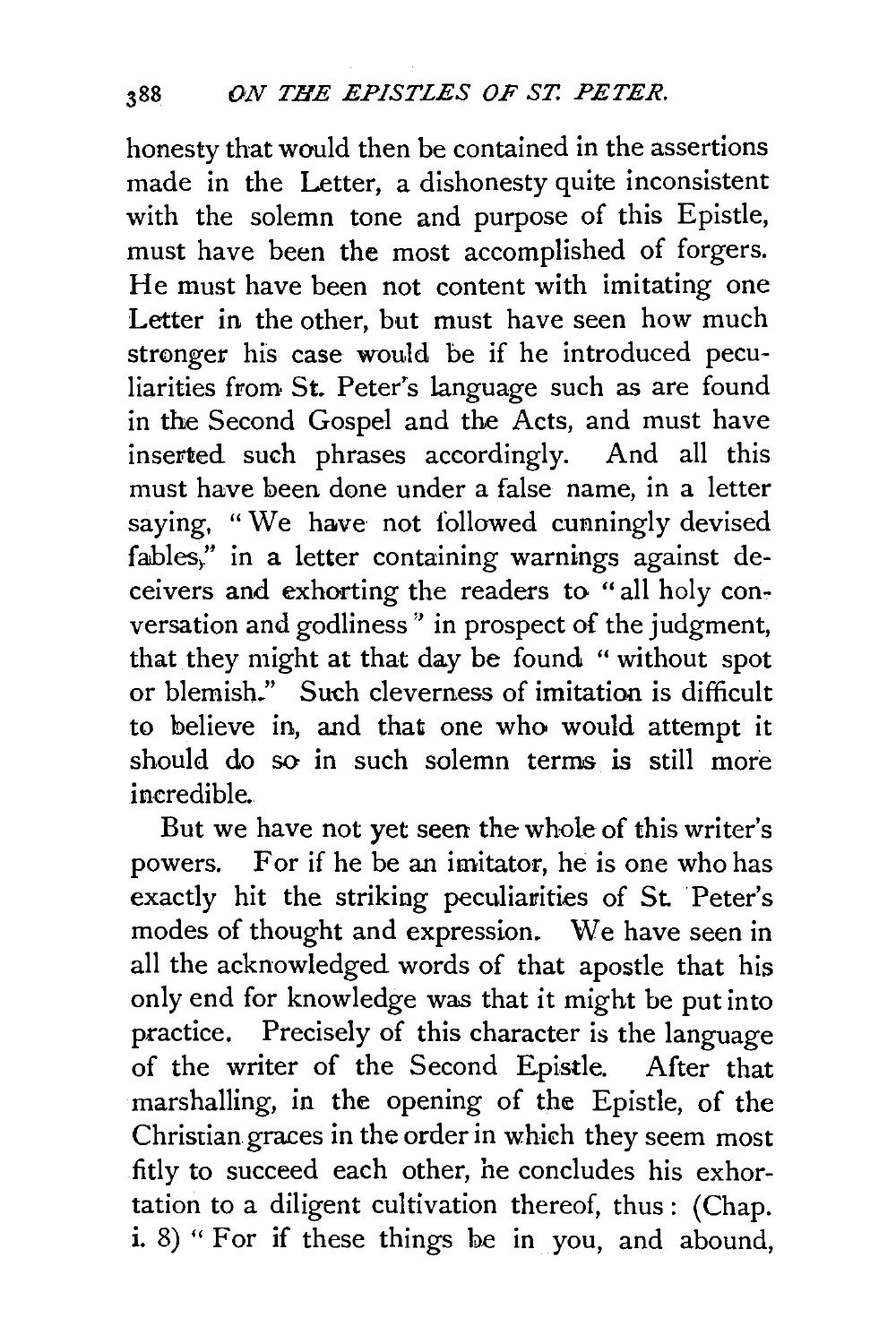they make you that ye shall *neither be barren nor unfruitful* in the knowledge of our Lord Jesus Christ;" and immediately he follows this admonition with the assurance (verse 10), "For if ye  $d\theta$  these things, ye shall never fall." And this peculiar turn of mind is perceived very strongly when we consider the examples which the writer brings forward in the second Chapter of the Epistle. He is warning those to whom he addresses himself of the evils of "false teachers, who privily shall bring in damnable heresies :" and he selects as instances to illustrate his lesson, first, " the angels that sinned." In their case it *was* the false promptings of the father of lies that led his fellows into the rebellion which ended in their expulsion from heaven. But with the precise train of thought which we should have expected from St. Peter, who felt that teaching, be it had or good, must shew itself in action, the writer chooses all his further illustrations, which are three, from those offenders of whose evil *deeds* rather than evil *lessons* we should soonest be led to think. They are " the world of the ungodly," destroyed by the flood, when all flesh had corrupted his way upon the earth ; the cities of Sodom and Gomorrah condemned with an overthrow as an example unto " those that after should *live* ungodly;" and " Balaam, the son of Bosor, who loved the wages of *unrighteousness."*  We have only to follow the exhortation a few verses farther (Chap. ii. 20) when we find the effect of knowledge directly described in its influence on the life. It is by the " knowledge of the Lord and Saviour Jesus Christ" that men " escape the pollutions of the world." And to the same end is the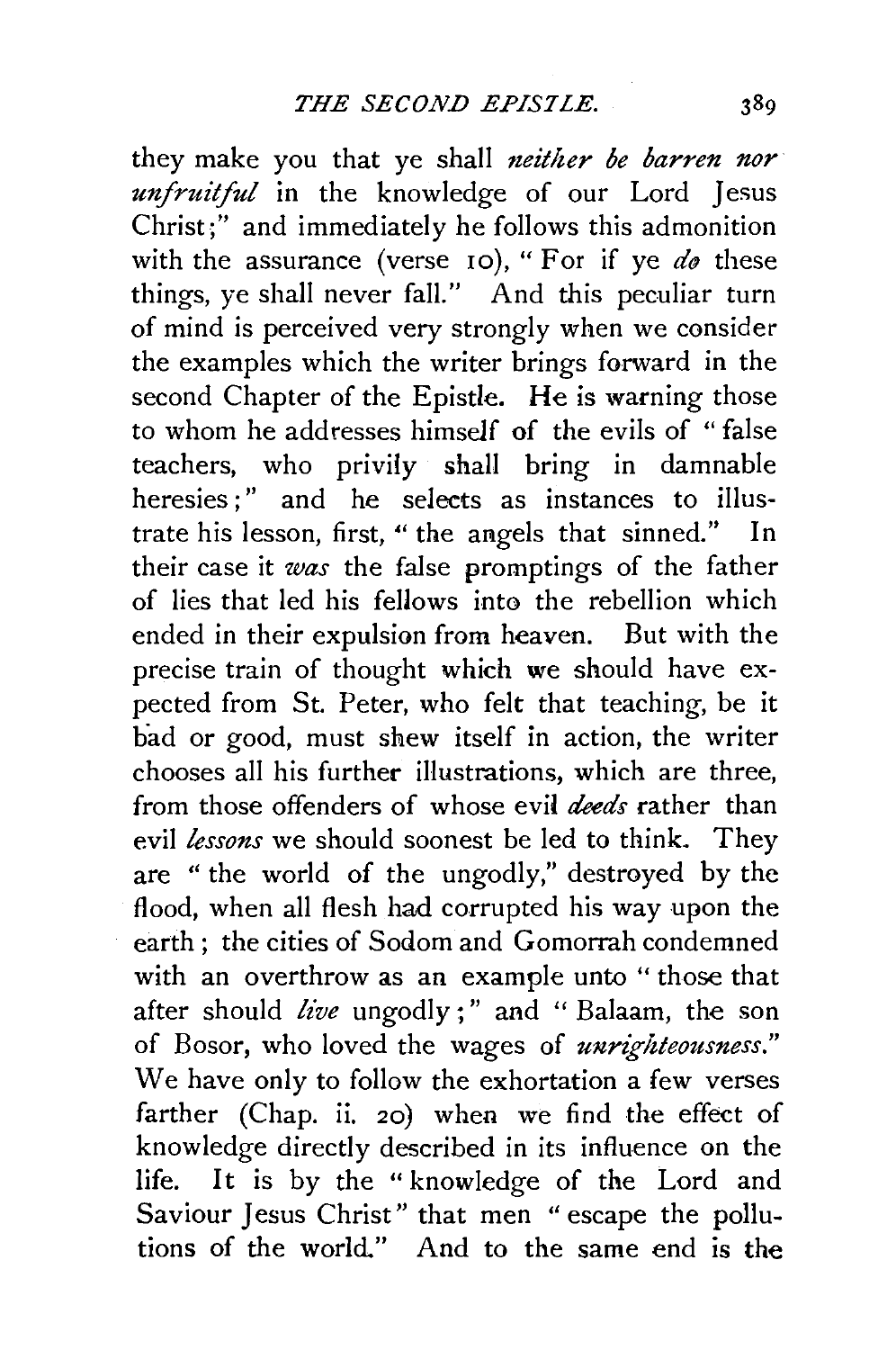solemn lesson of the approaching judgment applied by the writer (Chap. iii. 11), "Seeing then that all these things shall be dissolved, what manner of persons ought ye to be in all holy conversation and godliness  $?$ " So, too, with the expectation of a new heaven and a new earth (Chap. iii.  $14$ ), the end is to be a more careful walk while living here, " Seeing that ye look for such things, be *diligent,* that ye may be found of him in peace, *without spot and blameless."*  And the sad result of "being led away with the error of the wicked" is declared (Chap. iii. 17) in the same spirit to be a "fall from your own stedfastness." In every Chapter, therefore, of this very brief Epistle the writer exhibits to us exactly what we know St. Peter would have been likely to say under similar circumstances. His exhortations and warnings all tend towards a practical end in our lives, and his examples to illustrate the evil effects of unsound doctrine are such as shew not so much the faultiness of lessons as those wicked *practices* which are the certain fruits of wicked teachings.

We have noticed, further, how much the keensighted St. Peter makes use of and reference to the eyes as the great vehicles of instruction. This peculiarity we also find in the writer of the Second Epistle. With him (Chap. i. 9) the man who lacketh those signs of Christian advancement which the writer is there enumerating, such as faith, virtue, knowledge, and the like, *"is blznd, and cannot see afar off."* And as in the First Epistle so here, one ground of the writer's claim to be heard is (Chap. i. 16), "we were *eye-witnesses* of his majesty." And when he needs a simile whereto to liken the word of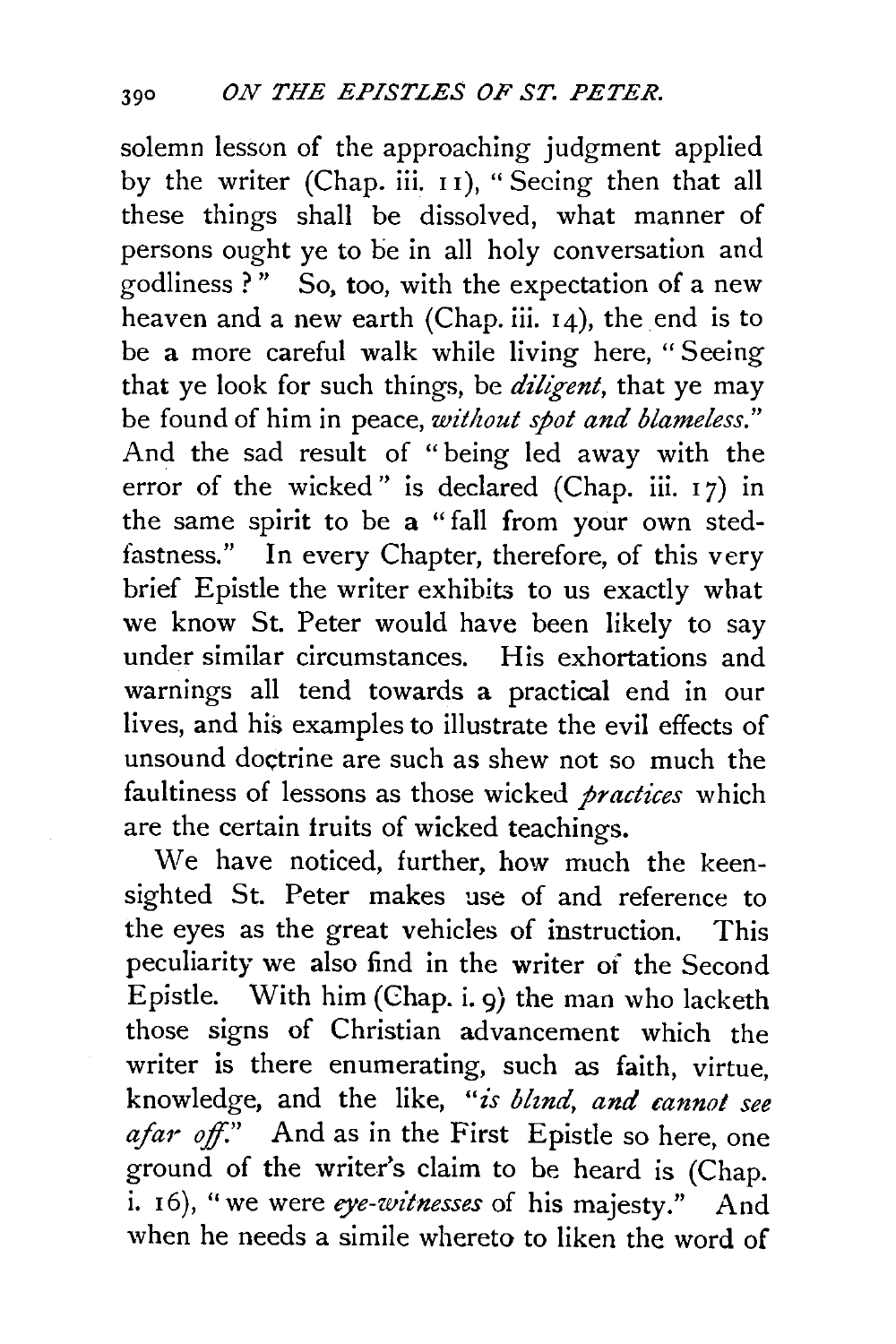prophecy, it is to a *"tight that shineth* in a dark place" that he compares it, and the full appreciation of the meaning of prophecy shall arrive "when the *day shall dawn,* and the *day star arise* in your hearts." So, too, with the overthrow of the Cities of the Plain it is (Chap. ii. 6) that they may be an *ensample*  $(\partial \pi \phi \delta e \gamma \mu a$ )-a thing at which men may look and point, and by such visible demonstration of God's wrath be warned against evil-doings and the evil teachings which lead to them. It is (Chap. ii. 8) " in *seeing* and hearing the unlawful deeds of his neighbours that just Lot vexed his righteous soul from day to day." And as the eye may be the organ through which good is learnt, so, when perverted, it may be made the instrument of evil ; and this our writer feels and expresses when he speaks (Chap. ii. 14) of " eyes full of adultery and that cannot cease from sin." And, lastly, it is to a manifestation of Christ's coming, which *they can see,* from its evidence in the dissolving heavens and melting elements, that he points (Chap. iii.  $10-12$ ) his readers by way of  $ex$ hortation that they may be prepared ; and it is for similar ocular demonstration that he makes the scoffers ask (Chap. iii. 4), when they exclaim, " Where is the promise of his coming ? for since the fathers fell asleep all things continue as they were from the beginning of the creation." It is worthy of notice also, in connection with this feature of the writer's style, how apt he is to choose words as descriptive of evil or good which indicate an appeal to sight as the judge. Thus it is *"without spot"* that he exhorts (Chap. iii. 14) his hearers to strive to be found in the day of the Lord, and in Chap. i. 9 the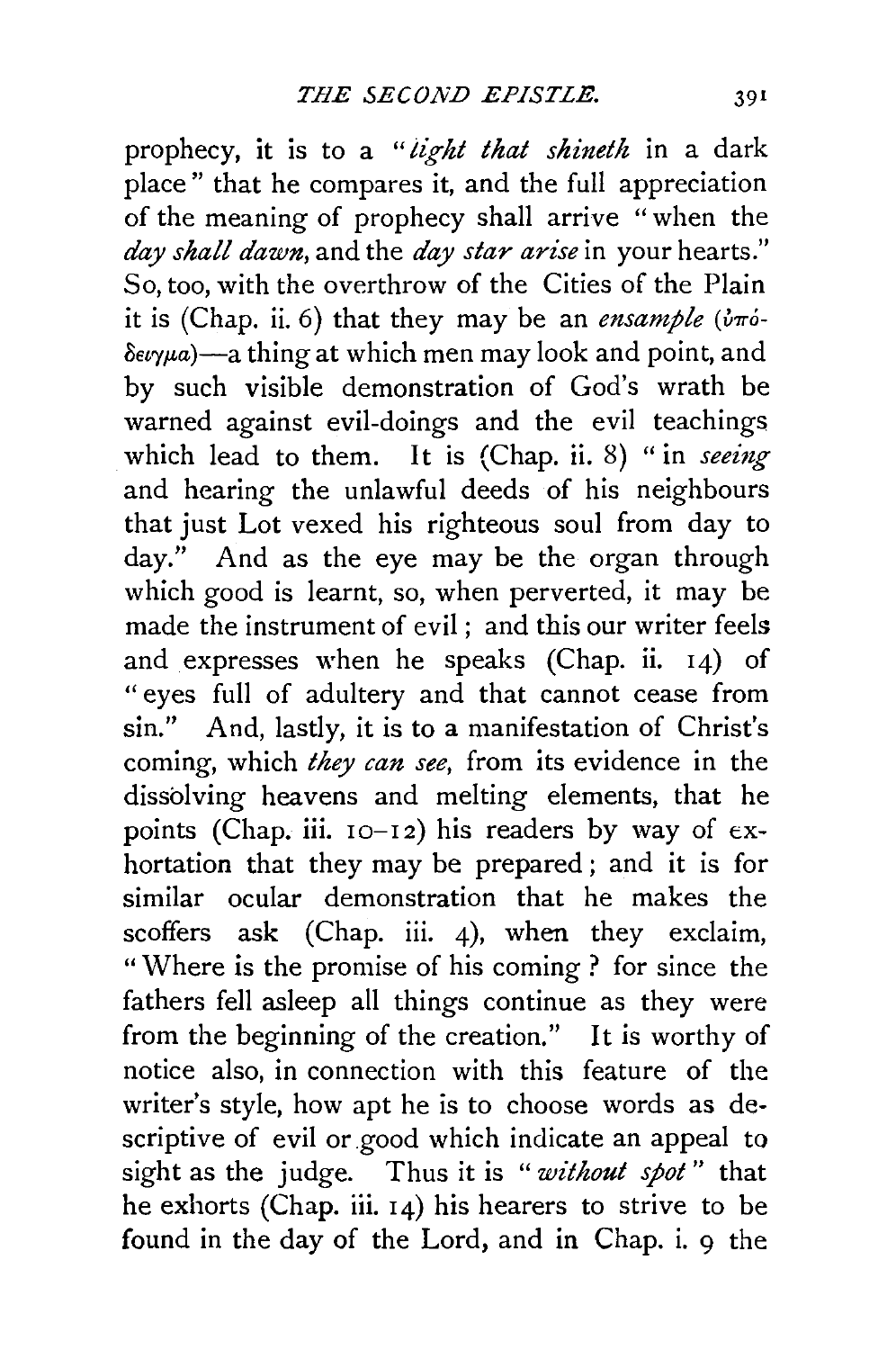sinner is spoken of as *"purged* from his old sins." He describes (Chap. ii. 10) the wicked as "walking in the lust of *uncleanness*," and (Chap. ii. 13) as " *spots and blemishes* " in the Christian body. That from which they are to escape by the knowledge of Christ is " the *pollutions* of the world," and if they turn again to their evil ways, they are described by that terrible similitude " the sow that was washed " going once more " to her wallowing in the mire."

But in this Second Epistle there is another faculty to which appeal is frequently made by the writer, and which finds place most fitly in this Epistle which claims to be written by one who knew he must shortly put off the tabernacle of the flesh ; and this faculty is Memory. Long before the time when Kephalos explained to Socrates (Plato, *Repub.*  I, 2) that only the young could take part in the active scenes of life, and that he, and men advanced in age like him, must be content with indulging the memory of bygone times and actions, memory was the resource of advancing years, and has made Horace's old man (Ars Poetica, 173) to be " laudator temporis acti se puero." Now it is extremely remarkable how strongly this comes out in the Epistle with which we are at present engaged. To St. Peter, with whom seeing meant doing, loss of sight would, of course, be the image most suggestive for expressing a state of spiritual deadness; and we have seen that the writer of the Second Epistle employs that simile, saying (Chap. i. 9) that such a one "is blind, and cannot see afar off;" but he goes on to add, what we venture to think marks very forcibly the later life and advanced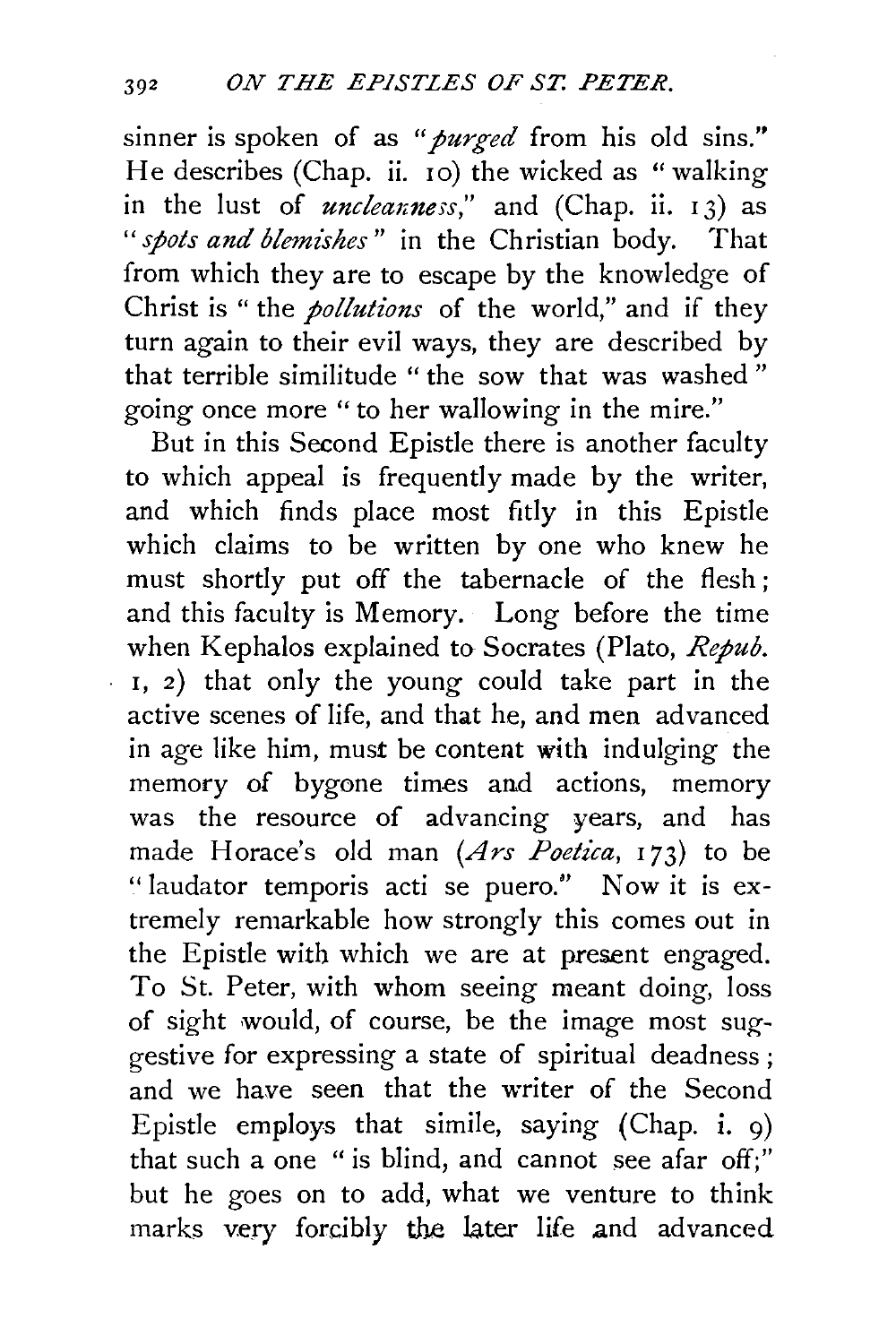years of the writer, that that other faculty on which the aged dwell more than on sight, is failing also, and the man "hath forgotten<sup>1</sup> that he was purged from his old sins." As memory, therefore (which always survives the apprehensive qualities), played a large part with the writer in his advancing years, so he naturally dwells on it in addressing his disciples. " He will not be negligent (Chap. i. 12) to put them always in *remembrance* of these things, though they know them." " Yea, he thinks it meet" (Chap. i.  $13$ ) "to stir them up by putting them in *remembrance,"*  "that they may be able" (Chap. i. 15) "after his decease to have these things always in *remembrance."* And when he is about to bring his Letter to a close, after having quoted the sad examples by which he desired his hearers to be influenced and warned, he again becomes emphatic in the same strain. " This second epistle," he writes (Chap. iii. 1), "I now write, in which I stir up your pure minds by way of *remembrance,* that ye may be *minciful* of the words which were spoken by the prophets," and by us. This frequent appeal to memory suits so admirably the circumstances of old age, under which the author professes himself to be writing, and is so exactly what we should expect from St. Peter, whose failing powers of vision would drive him, as Chaucer puts it, to see

> "With eyen of the mynde, With which men seen after they ben blynde" (" Man of Law's Tale," 454),

that though it might not be of great weight were

The expression is unique,  $\lambda \eta \theta \eta \nu \lambda \alpha \beta \dot{\omega} \nu$ , and might be rendered, "has willingly suffered an oblivion."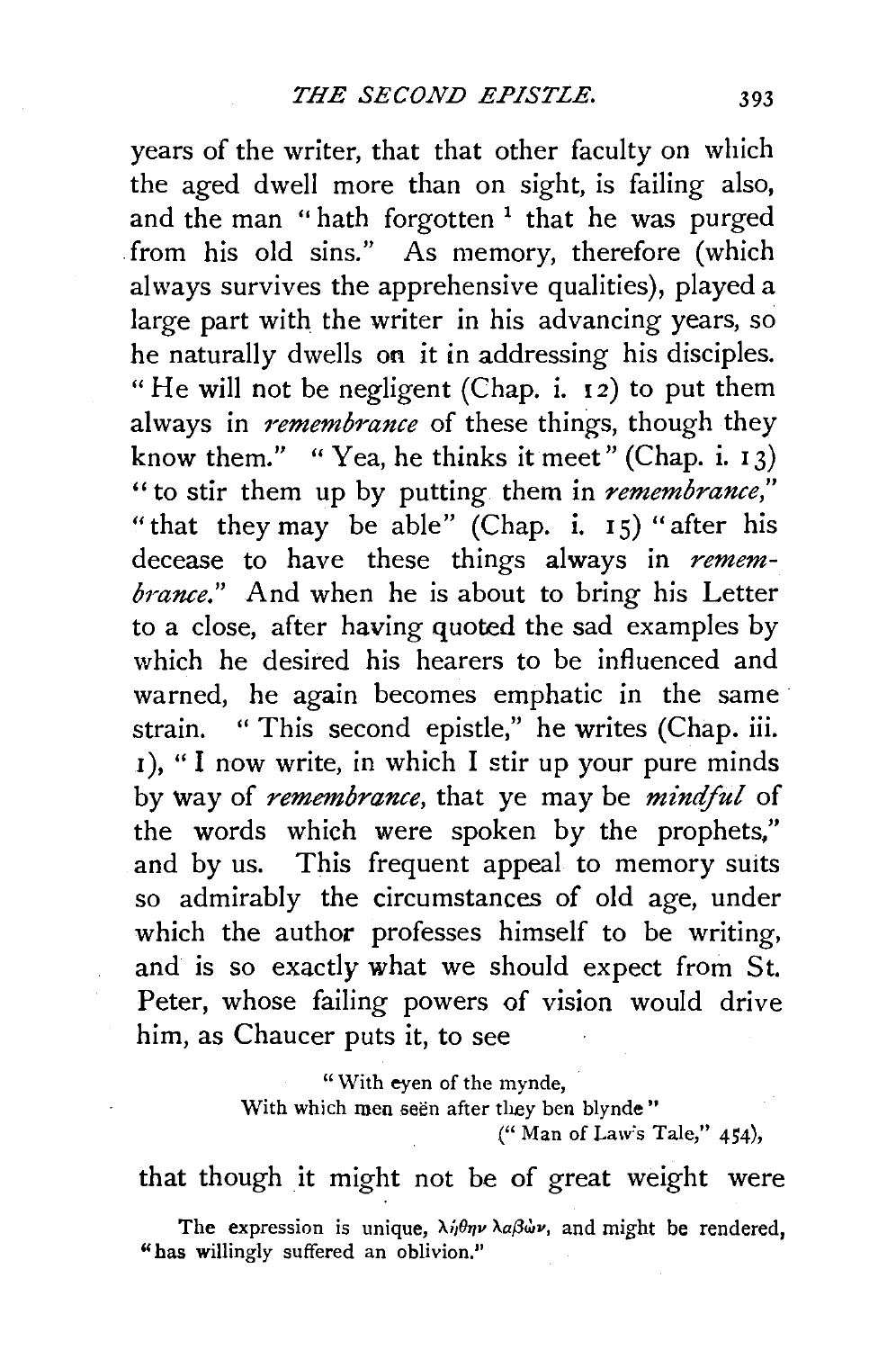it standing alone, it becomes a coincidence of considerable evidential value when combined with all else that can be said in favour of the genuineness of this Letter.

To proceed. The writer of this Second Epistle, if he be not St. Peter, must have noticed that that apostle was greatly given to employ in his language words which occurred rarely and in many cases never in the other writings of the New Testament. And not only must he have noticed this singularity, but he has imitated it in a very remarkable manner. To do the first of these things, to observe a peculiarity, is possible for many persons ; but the faculty of close imitation herein is given to but very few ; and especially such an imitation as this is found on examination to be. For its character is most unexpected. If we set ourselves to imagine what would be the course of action which an imitator, who desired to produce an Epistle that should pass for the work of St. Peter, would pursue, we should fancy it something like this. He would be certain to introduce largely into his composition those unusual words which he knew St. Peter had already employed. The unique words of the first letter would no longer be allowed to be unique, but would be reproduced in the new Epistle. The writer might have introduced other rare words of his own, but he would certainly have had the larger proportion of them of such a kind as to point to the writer of the First Epistle as the writer of the Second. Such words alone would seem to a forger likely to establish a belief in his identity with St. Peter. For how could he or his readers tell what unusual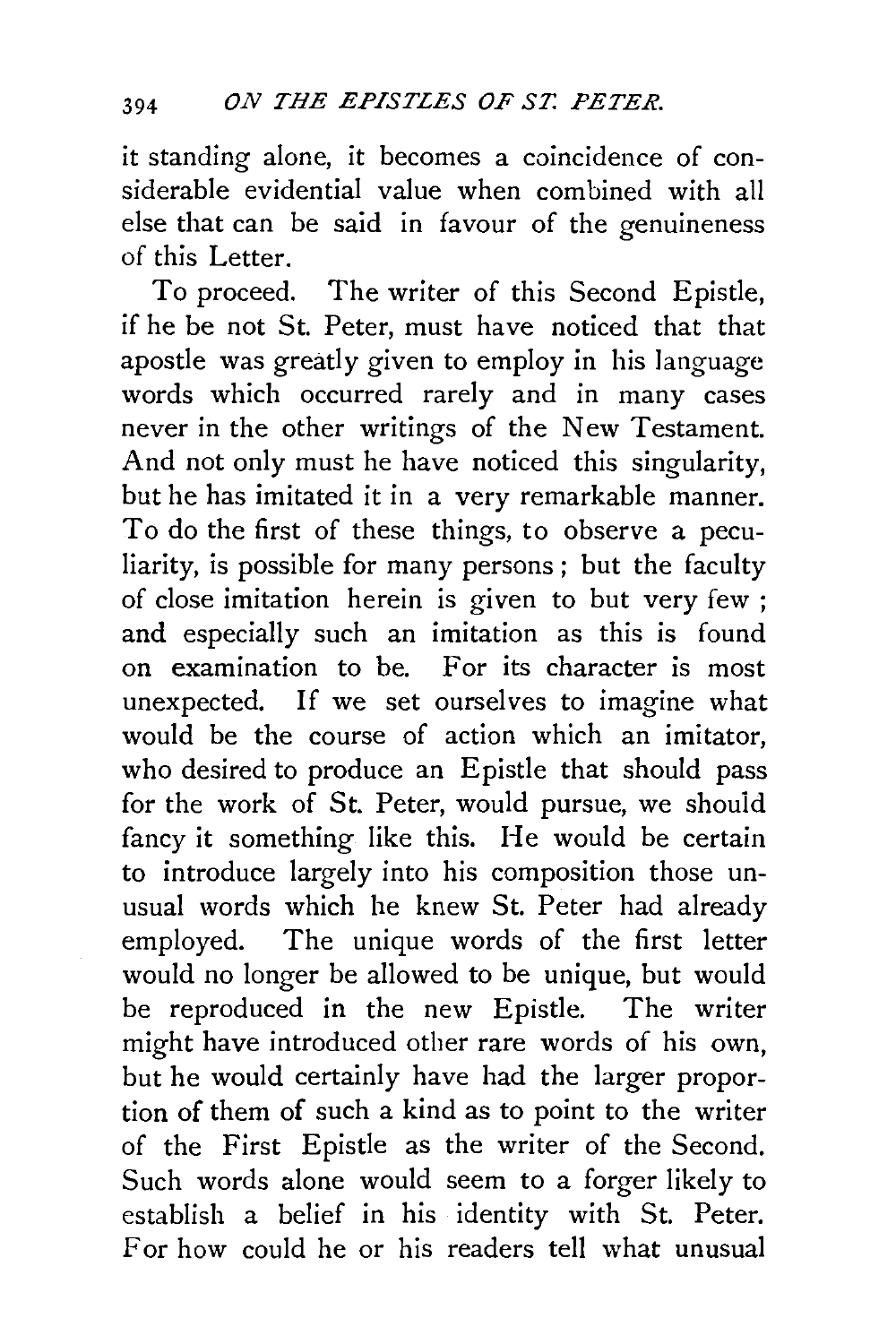words the apostle himself might have introduced into a second letter ? St. Peter, with his peculiar turn of mind, could and would have chosen language like in character, though unlike in words, to that which he had employed on a former occasion ; but the imitator must import largely from what was acknowledged as the work of the apostle if he would make his forgery pass· current as an apostolic Epistle. Now, in reality, we have in the Second Epistle such a composition as we can understand, if it be St. Peter's own work. The Letter abounds, as did the first, with  $\tilde{a}\pi a \xi$   $\lambda \epsilon \gamma \delta \mu \epsilon \nu a$ , and also with words of rare occurrence, but hardly any of the rare words are the same as those found in the Epistle which is admitted to be the production of the apostle. We submit that this is very unlike the work which an imitator would have put forward. Such a man might very well have chosen a set of peculiar words, and have made a point of introducing· them into his letter. But he would assuredly have thought, " How will this help my claim to apostolic authorship? I must, at least, have a considerable sprinkling of St. Peter's peculiar expressions in my letter if I wish my work to impress the world with the idea that it came from the pen of that apostle." This we venture to suggest is what an imitator would have thought, and his action would have been in accordance therewith. But it is what the writer of the Second Epistle of St. Peter has<sub></sub> pot done, though his work is studded, like that writer's first Letter, with unique words and expressions of rare occurrence.

Nor will a more particular examination of these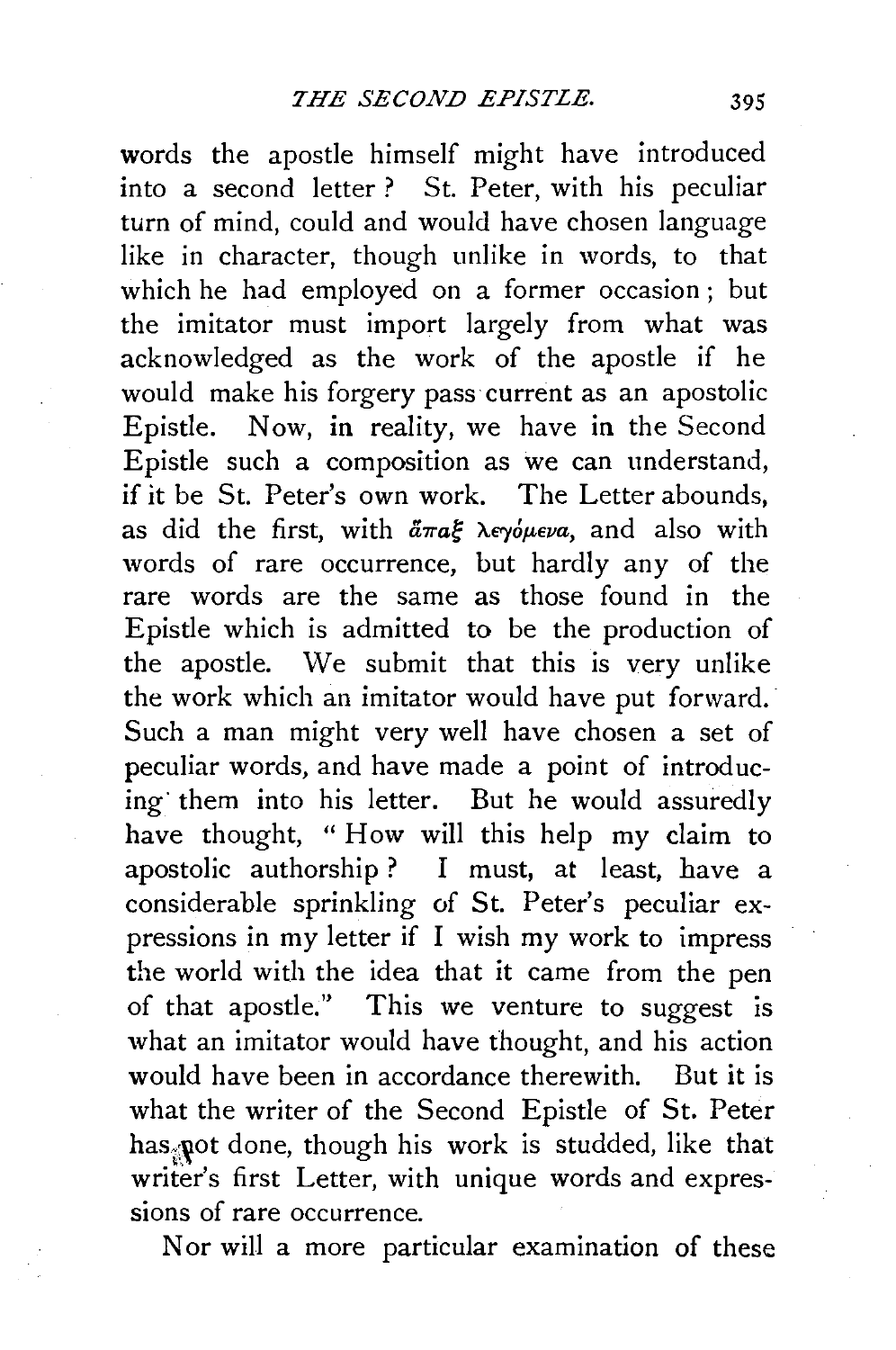words of rare occurrence be without its teaching. We shall by this means see that they are, for the most part, of that expressive, and often picturesque, character which prevailed among the unique and rare words of the earlier Letter. We have not far *to* go for an example. In Chap. i. I we find the phrase, "that have obtained the like precious faith with us." Perhaps this is all that a readable translation could effect, but **it** comes far short of giving the idea conveyed by the unique original  $i\sigma\acute{o}\tau\mu\rho\sigma$ . That word, which is represented in the English by *like precious,* implies "valued, or purchased, at the same price." There is a danger, as we read over our English version, of disjoining *like*  from *precious,* and understanding it merely in the sense of *the same,* whereas to attain to the meaning of the author we must combine most closely *like-precious* into one word, and then the reader is reminded, as the writer intended he should be, of the price which has been paid to redeem *all men alike,* and that, as St. Paul has **it** (I Cor. vi. 20), we are not our own, but are bought with a price, and that same price paid for each one among us ; and that as the Lord, who purchased us all unto Himself, is one, so the faith of us all should be one likewise. The expression " precious *promises* " (Chap. i. 4, and again Chap. iii. I 3) brings in a form of the word for *promises* unknown in the New Testament except in this Epistle. A good instance of the vivid and pictorial character which the writer has communicated to the language of this Epistle is seen if we turn to Chap. i. 19. There we read, "We have also a more sure word of prophecy;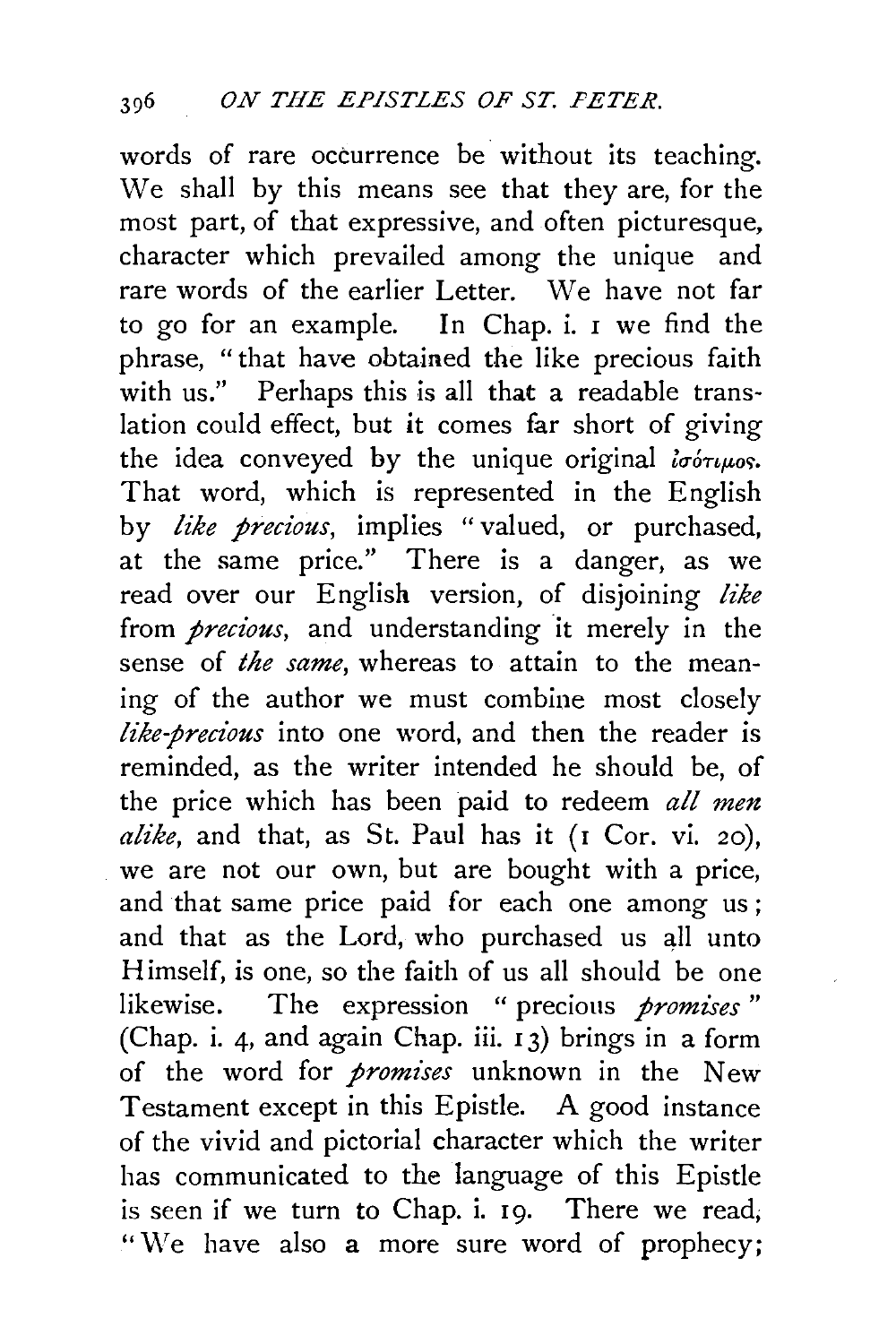whereunto ye do well that ye take heed, as unto a *light* that shineth in a *dark* place, until the day *dawn,* and the *day star* arise in your hearts.'' But when we turn to the Original we notice that the word for *light* is  $\lambda \psi_{\chi}$ *vos*, and that means, not merely a *light* but a *lamp.* And there is no small difference in the ideas conveyed by the two words. A light may shine into· a dark place ; but if it only come in through an aperture from without, we cannot divert its rays to any part which we desire to see, and there may be large portions of the space into which little or none of its illumination can per vade. But with a lamp it is different. You can carry it with you; you can use it at every step ; you can bring its light to bear on any point you please; you can hold it forward before you, and see by its aid every part to which you are approaching. And this is the use which the writer considers his readers should make of the word of prophecy, and that, if rightly employed, its guidance would be found more sure even than that message from heaven which they who were eye-witnesses of the Transfiguration had made known.<sup>1</sup> It would prove a light unto their feet and a lantern to their path. For it is as wanderers in a darkand dismal road that he pictures himself and his fellow-pilgrims. And there is much more contained in  $\partial \nu \chi \mu \eta \rho \delta s$  than is brought forth by our English <sup>1</sup> St. Peter is of course speaking in this passage only of his own

personal testimony in comparison with the word of prophecy. And the institution of such a comparison supplies us with an undesigned evidence of the comparatively early date of our Epistle. Had there been any considerable collection of Christian books already formed, the author would have placed them much more on a level with the writings of the prophets. But as there was no such collection, the prophetic writings are still to him " the more sure word."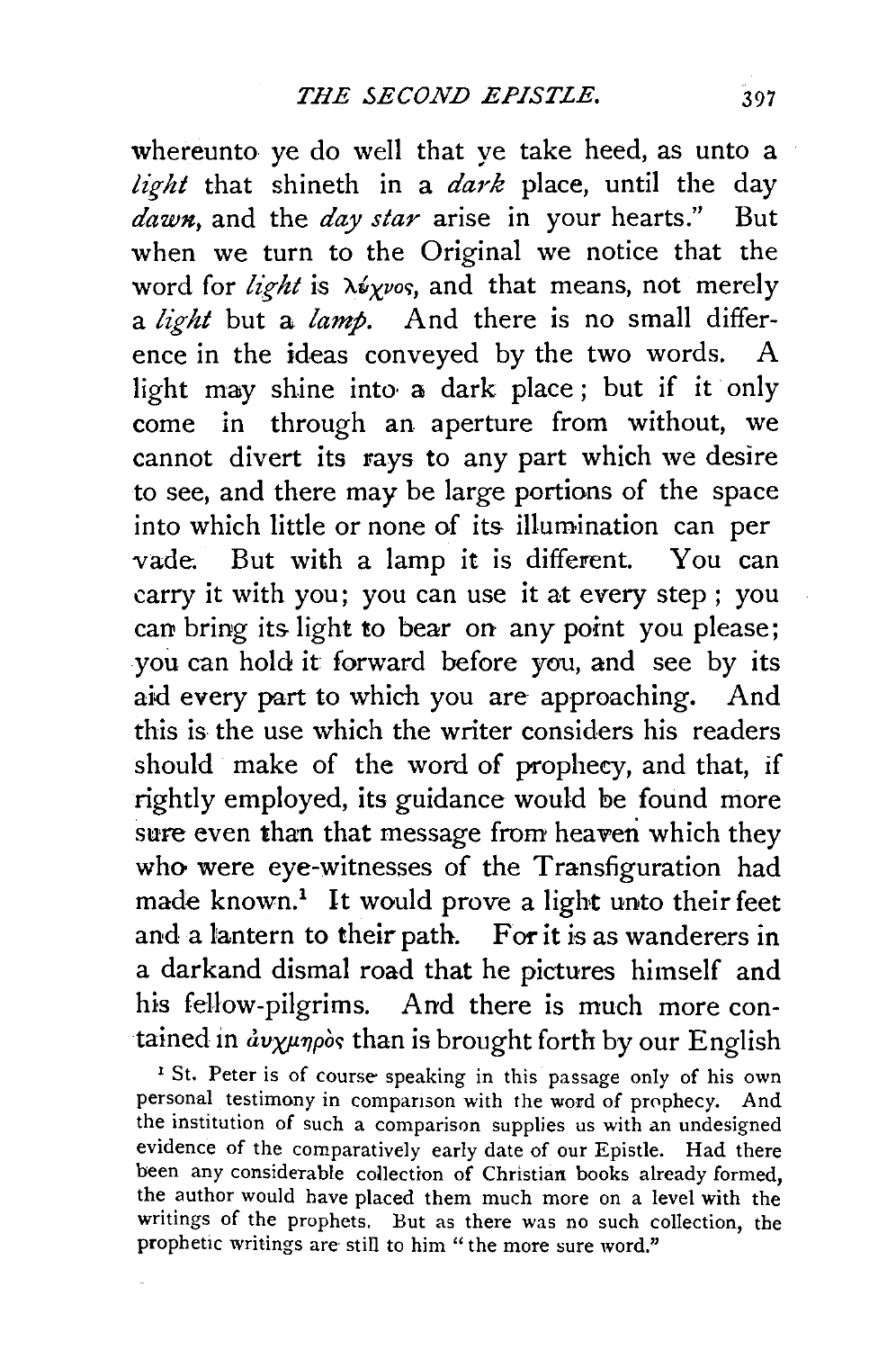word *dark.* Its primary sense is one of *drought* and *parched land.* With this meaning are at once connected the ideas of *dust, squalor,* and *misery,* and through these gradations there is imported into the word its later signification of *gloom* and *darkness.*  By the use of his unique word the writer has set before us a picture of the world as the Christian must regard it,—nay, as all must feel it to be, if they value it for itself alone. It is a barren cheerless desert, through which we have a journey to make, but the intricacies and difficulties of which continually perplex us, and which is sure to be full of miseries and discomforts except where it is enlightened with brightness from above. But there is a day of glorious splendour to come, and how it will differ from what has been, the writer depicts for us by the verb which he next makes use of. That day is not merely to *dawn* :  $\delta u \rightarrow u \rightarrow u$  (a word again peculiar to this Epistle) implies a thorough illumination, a shining through and through. No longer any dark corners, into which we are forced to carry the lamp of prophecy that we may obtain thereby some degree of guidance, but a perfect blaze of brilliant light, whereby the  $\phi\omega\sigma\phi\phi\rho$  (a word unique again), the Light-bearer, shall shed illumination into the dark places of our hearts, where the light *is* so sorely needed. Read with the expansions which such fuller translation gives, the verse we are considering conveys some such sense as this: " You do wisely to take heed above all things to the word of prophecy; like a lantern it will give you light at each step through the gloom and misery and defilement of the world, and relieve of their difficulty many of the hard problems which your life's journey